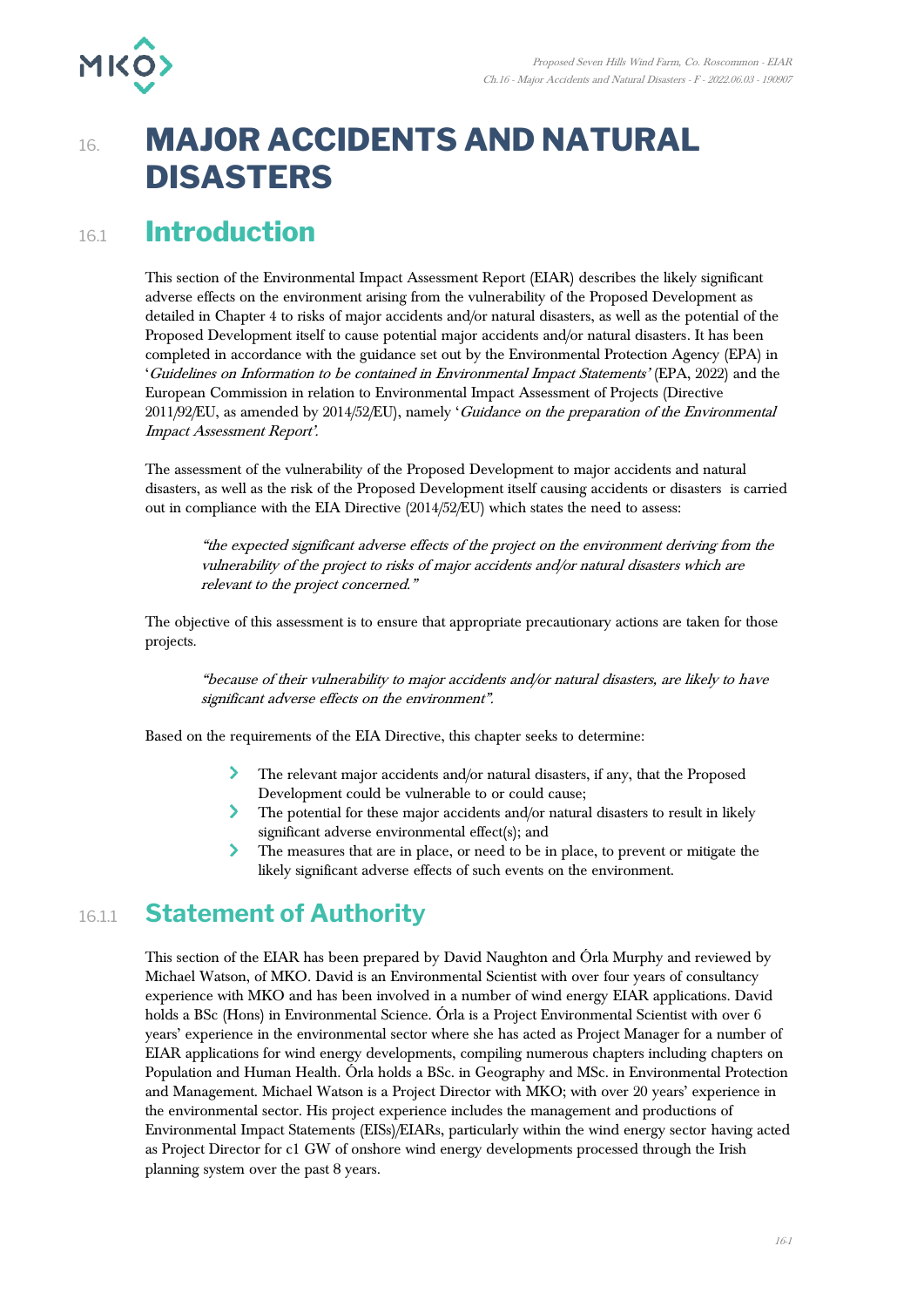

# 16.2 **Assessment Methodology**

### 16.2.1 **General**

The following sources of information and literature pertinent to the area were used in the preparation of this section:

- Census of Ireland,
- Regional Planning Guidelines for the West Region 2010-2022,
- $\sum_{i=1}^{n}$ Regional Spatial and Economic Strategy (RSES), published by the Northern and Western Regional Assembly on 23 January 2020,
- Roscommon County Development Plan 2022 2028,
- Roscommon County Council Website, and
- Fáilte Ireland.

Major accidents or natural disasters are hazards which have the potential to affect the Proposed Development and lead to environmental effects directly and indirectly. These include accidents during construction and operation caused by operational failure and/or natural hazards. The assessment of the risk of major accidents and/or disaster is considered in relation to the information required to be provided in the EIAR, i.e. population and human health, biodiversity, land, soil, water, air and climate and material assets, cultural heritage and the landscape.

# 16.2.2 **Legislative Context**

#### 16.2.2.1 **Legislation**

An assessment of the following key elements was undertaken in accordance with the EIA Directive (2014/52/EU):

- The vulnerability of the proposed Scheme to potential accidents and disasters
- $\overline{\phantom{0}}$ The proposed Scheme's potential to cause major accidents or disasters which pose a risk to human health, cultural heritage and/ or the environment

The information relevant to major accidents and/or disasters to be included in the EIAR is set out in Section 8 of Annex IV of the EIA Directive as follows:

"(8) A description of the expected significant adverse effects of the project on the environment deriving from the vulnerability of the project to risks of major accidents and/or disasters which are relevant to the project concerned. Relevant information available and obtained through risk assessments pursuant to Union legislation such as Directive 2012/18/EU of the European Parliament and of the Council or Council Directive 2009/71/Euratom or relevant assessments carried out pursuant to national legislation may be used for this purpose provided that the requirements of this Directive are met. Where appropriate, this description should include measures envisaged to prevent or mitigate the significant adverse effects of such events on the environment and details of the preparedness for and proposed response to such emergencies".

#### 16.2.2.2 **Guidance Documents**

The following guidance documents have been consulted in the preparation of this section:

European Commission. (2017). Environmental Impact Assessment of Projects – Guidance on the preparation of Environmental Impact Assessment Reports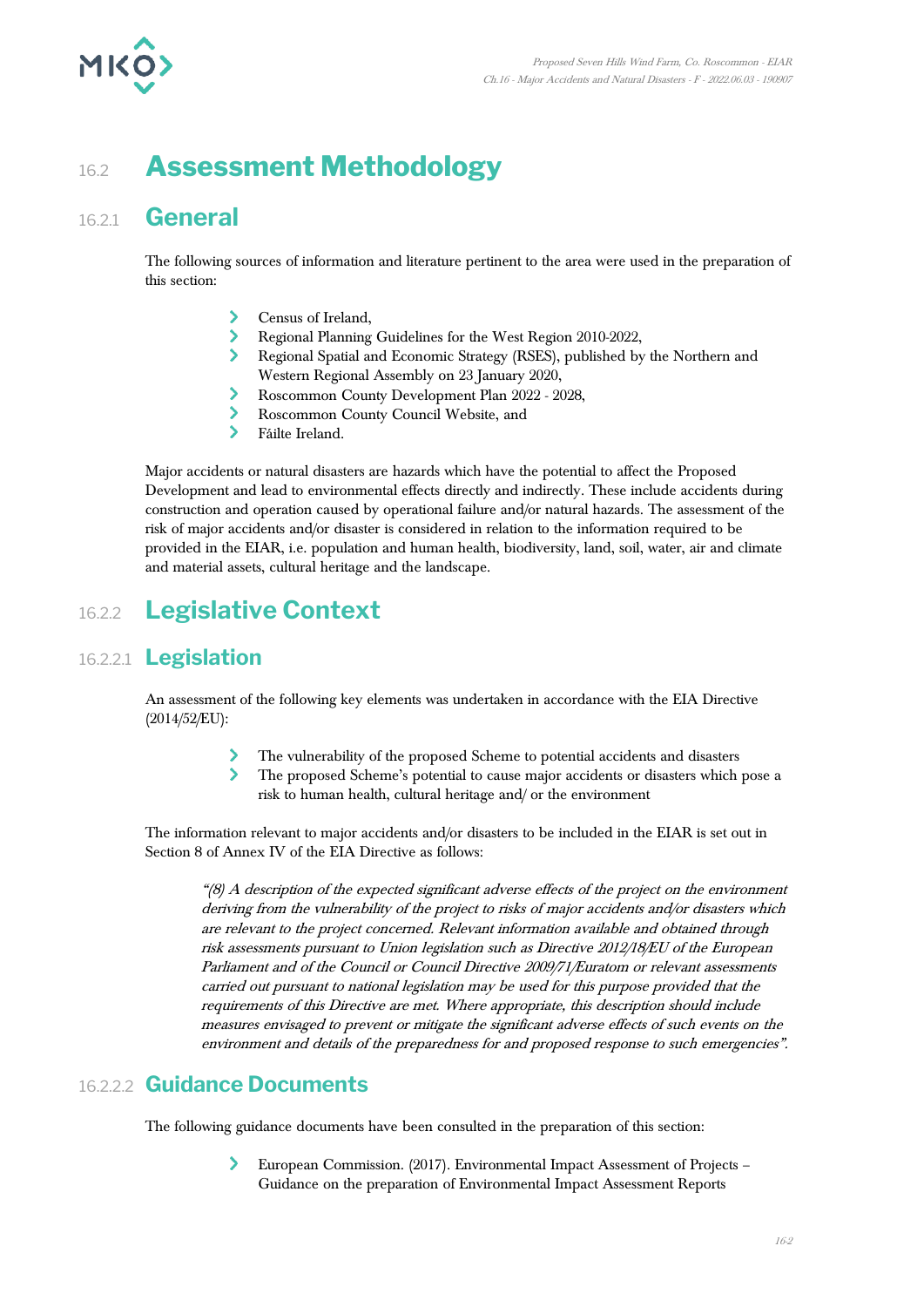

- $\blacktriangleright$ Environmental Protection Agency (2022), Guidelines on the Information to be Contained in Environmental Impact Assessment Reports
- $\sum$ Department of Environment, Heritage and Local Government (2010) A Guide to Risk Assessment in Major Emergency Management
- Environmental Protect Agency (2014) Guidance on Assessing and Costing Environmental Liabilities
- Department of Defence (2020) A National Risk Assessment for Ireland
- Roscommon County Council (2021) Major Emergency Plan

# 16.2.3 **Categorisation of the Baseline Environment**

A desk-study has been completed to establish the baseline environment for which the proposed risk assessment is being carried out. This will influence both the likelihood and the impact of a major accident or natural disaster. Local and regional context has been established prior to undertaking the risk assessment to develop an understanding of the vulnerability and resilience of the area to emergency situations.

Further detail on the baseline environment is provided in Section 16.3

# 16.2.4 **Impact Assessment Methodology**

#### 16.2.4.1 **Introduction**

A wind farm is not a recognised source of pollution. It is not subject to Industrial Emissions Directive regulation or any other Environmental Protection Agency environmental regulatory consent. Should a major accident or natural disaster occur the potential sources of pollution onsite during the construction, operational and decommissioning phases are limited and of low environmental risk. Sources of pollution with the potential to cause significant environmental pollution and associated negative effects such as bulk storage of hydrocarbons or chemicals, storage of wastes, management of flammable materials etc. are limited and so there is an inherent low level of environmental risk associated with major accident or natural disaster impacting the Proposed Development and causing environmental damage.

There is low potential for significant natural disasters to occur at the proposed Seven Hills Wind Farm site. Ireland is a geologically stable country with a mild temperate climate. The potential natural disasters that may occur are therefore limited to issues such as flooding and fire and are described in the Sections below.

Major industrial accidents involving dangerous substances pose a significant threat to humans and the environment; such accidents can give rise to serious injury to people or serious damage to the environment, both on and off the site of the accident. The Wind Farm site is not regulated or connected to or close to any site regulated under the Control of Major Accident Hazards Involving Dangerous Substances Regulations i.e. SEVESO sites and so there are no potential effects from this source.

The Proposed Development has low potential to cause natural disasters or major accidents. The site is relatively flat and is not a peatland site and so there is low/no potential for peatslides or landslides. Any risks associated with flooding, impacts on infrastructure, accidents etc are addressed in the Sections below.

Current EIA practice already includes an assessment of some potential accidents and disaster scenarios such as pollution incidents to ground and watercourses as well as assessment of flooding events. These are described in detail in the relevant EIAR assessment chapters (Refer to Chapters 5 to 14 for further detail).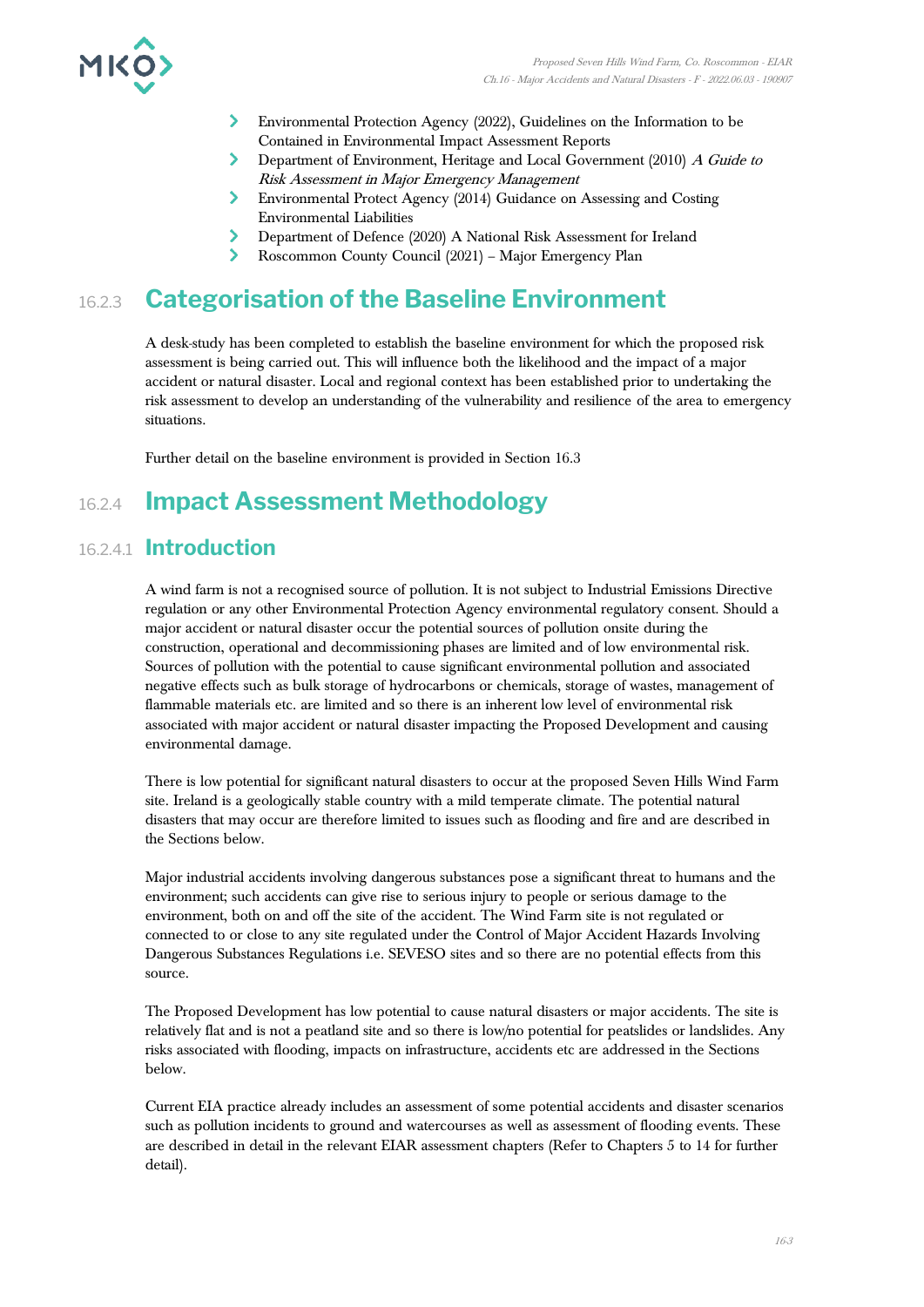

### 16.2.4.2 **Site-Specific Risk Assessment Methodology**

A site-specific risk assessment identifies and quantifies risks focusing on unplanned, but possible and plausible events occurring during the construction, operation and decommissioning of the Proposed Development. The approach to identifying and quantifying risks associated with the Proposed Development by means of a site-specific risk assessment is derived from the EPA 'Guidance on Assessing and Costing Environmental Liabilities' document<sup>1</sup>. The following steps were taken as part of the site-specific risk assessment:

- $\blacktriangleright$ Risk identification
- $\mathbf{\Sigma}$ Risk classification, likelihood and consequence; and
- $\overline{\phantom{0}}$ Risk evaluation

#### 16.2.4.2.1 *Risk Identification*

Risks have been reviewed through the identification of reasonably foreseeable risks in consultation with relevant contributors to this EIAR. The identification of risks has focused on non-standard but plausible incidents that could occur at the Proposed Development during construction and operation.

In accordance with the European Commission EIAR Guidance, risks are identified in respect of the projects:

- 1. Potential to cause accidents and/or disasters,
- 2. Vulnerability to potential disaster/accident

#### 16.2.4.2.2 *Risk Classification*

#### Classification of Likelihood

After identifying the potential risks, the likelihood of occurrence of each risk has been assessed. An analysis of safety procedures and proposed environmental controls was considered when estimating likelihood of identified potential risks occurring. Table 16-1 defines the likelihood ratings that have been applied.

The approach adopted has assumed a 'risk likelihood' where one or more aspects of the likelihood description are met.

| Ranking | Likelihood                | Description                                                                                                                                                               |
|---------|---------------------------|---------------------------------------------------------------------------------------------------------------------------------------------------------------------------|
|         | <b>Extremely Unlikely</b> | May occur only in exceptional circumstances; once every<br>500 or more years.                                                                                             |
|         | Very Unlikely             | Is not expected to occur; and/or no recorded incidents or<br>anecdotal evidence; and/or very few incidents in<br>associated organisations, facilities or communities; and |

Table 16-1 Classification of Likelihood (Source: DoEHLG, 2010)

 $1$  EPA (2014) Guidance on assessing and costing environmental liabilities. Available a[t https://www.epa.ie/publications/compliance-](https://www.epa.ie/publications/compliance--enforcement/licensees/reporting/financial-provisions/EPA_OEE-Guidance-and-Assessing-WEB.pdf) [-enforcement/licensees/reporting/financial-provisions/EPA\\_OEE-Guidance-and-Assessing-WEB.pdf](https://www.epa.ie/publications/compliance--enforcement/licensees/reporting/financial-provisions/EPA_OEE-Guidance-and-Assessing-WEB.pdf)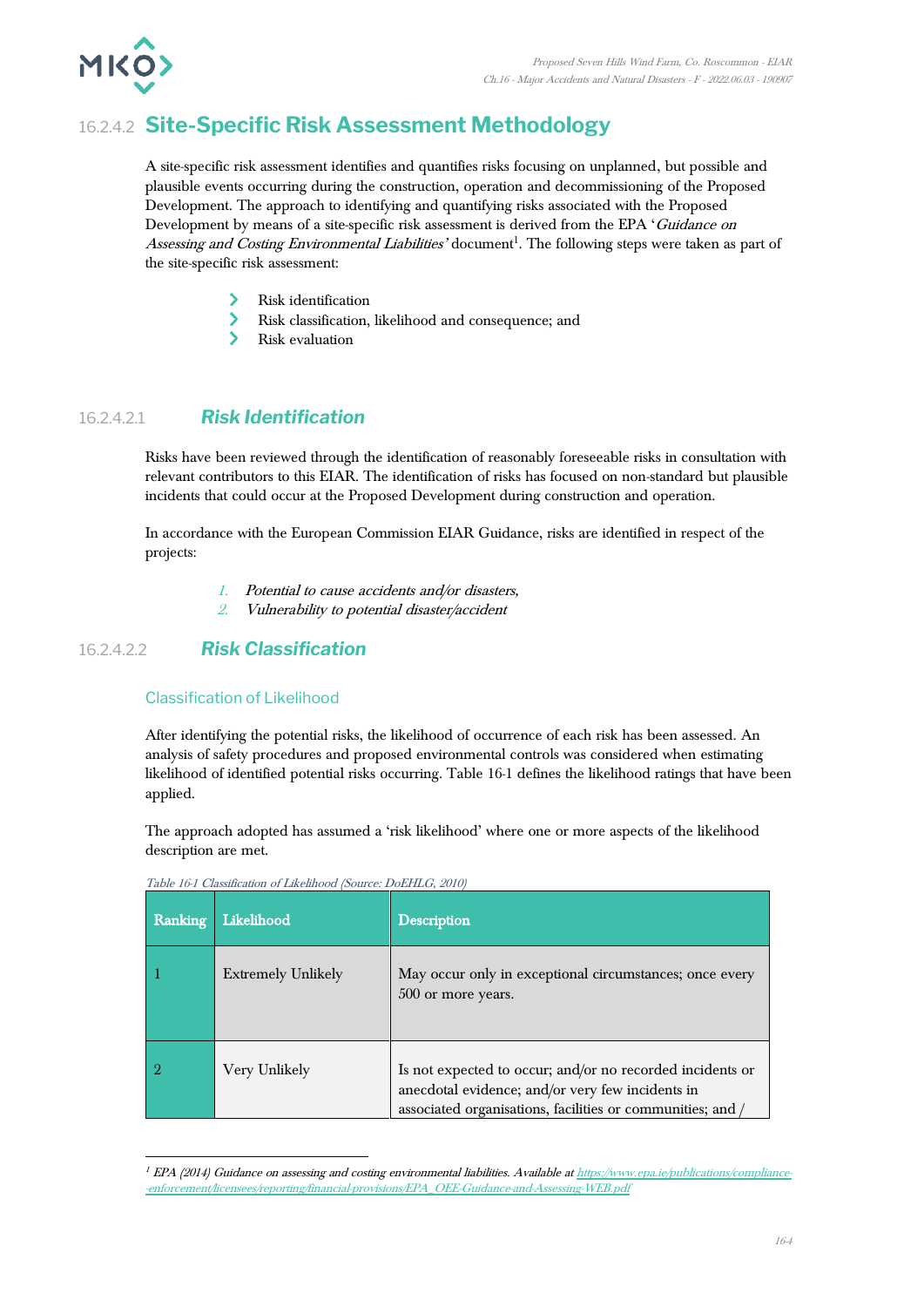

|   |             | or little opportunity, reason or means to occur; may occur<br>once every 100-500 years.                                                                                                                                                                                |
|---|-------------|------------------------------------------------------------------------------------------------------------------------------------------------------------------------------------------------------------------------------------------------------------------------|
| 3 | Unlikely    | May occur at some time; and /or few, infrequent, random<br>recorded incidents or little anecdotal evidence; some<br>incidents in associated or comparable organisation's<br>worldwide; some opportunity, reason or means to occur;<br>may occur once per 10-100 years. |
|   | Likely      | Likely to or may occur; regular recorded incidents and<br>strong anecdotal evidence and will probably occur once<br>per 1-10 years.                                                                                                                                    |
| 5 | Very Likely | Very likely to occur; high level of recorded incidents<br>and/or strong anecdotal evidence. Will probably occur<br>more than once a year.                                                                                                                              |

#### Classification of Consequence

The consequence rating assigned to each risk has assumed that all proposed mitigation measures and/or safety procedures have failed to prevent the major accident and/or disaster. Furthermore, the Roscommon County Council Major Emergency Plan, will work to reduce the consequence of any major accident or disaster. The consequence of the impact if the event occurs has been assigned as described in Table 16-2.

The consequence of a risk to/from the Proposed Development has been determined where one or more aspects of the consequence description are met, i.e. risks that have no consequence have been excluded from the assessment.

| Ranking        | Likelihood | Impact                               | <b>Description</b>                                                                                                                    |
|----------------|------------|--------------------------------------|---------------------------------------------------------------------------------------------------------------------------------------|
|                | Minor      | Life, Health, Welfare<br>Environment | Small number of people affected; no fatalities and<br>small number of minor injuries with first aid<br>treatment.                     |
|                |            | Infrastructure                       | No contamination, localised effects $\leq 60.5M$                                                                                      |
|                |            | Social                               | Minor localised disruption to community services<br>or infrastructure (<6 hours).                                                     |
| $\overline{2}$ | Limited    | Life, Health, Welfare<br>Environment | Single fatality; limited number of people affected;<br>a few serious injuries with hospitalisation and<br>medical treatment required. |
|                |            | Infrastructure<br>Social             | Localised displacement of a small number of<br>people for 6-24 hours. Personal support satisfied<br>through local arrangements.       |
|                |            |                                      | Simple contamination, localised effects of short<br>duration                                                                          |
|                |            |                                      | $€0.5-3M$                                                                                                                             |

Table 16-2 Classification of Impact (Source: DoEHLG, 2010)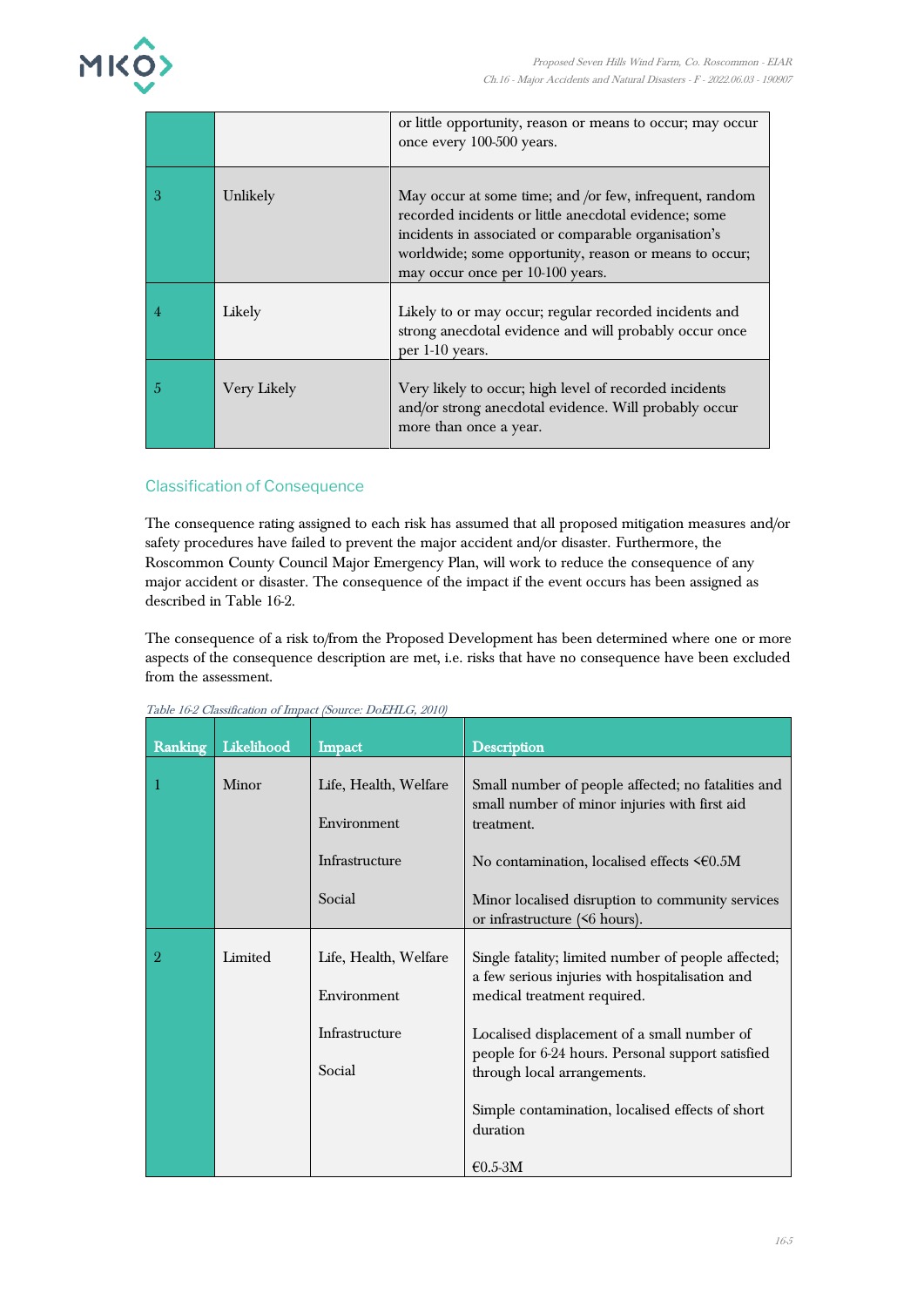

| Ranking        | Likelihood      | <b>Impact</b>                                                    | <b>Description</b>                                                                                                                                                                                                                                                                                                                                                                                                                                                                |
|----------------|-----------------|------------------------------------------------------------------|-----------------------------------------------------------------------------------------------------------------------------------------------------------------------------------------------------------------------------------------------------------------------------------------------------------------------------------------------------------------------------------------------------------------------------------------------------------------------------------|
|                |                 |                                                                  | Normal community functioning with some<br>inconvenience.                                                                                                                                                                                                                                                                                                                                                                                                                          |
| 3              | Serious         | Life, Health, Welfare<br>Environment<br>Infrastructure<br>Social | Significant number of people in affected area<br>impacted with multiple fatalities $(5)$ , multiple<br>serious or extensive injuries (20), significant<br>hospitalisation.<br>Large number of people displaced for 6-24 hours<br>or possibly beyond; up to 500 evacuated.<br>External resources required for personal support.<br>Simple contamination, widespread effects or<br>extended duration<br>€3-10M<br>Community only partially functioning, some<br>services available. |
| 4              | Very<br>Serious | Life, Health, Welfare<br>Environment<br>Infrastructure<br>Social | 5 to 50 fatalities, up to 100 serious injuries, up to<br>2000 evacuated<br>Heavy contamination, localised effects or<br>extended duration<br>$€10-25M$<br>Community functioning poorly, minimal services<br>available                                                                                                                                                                                                                                                             |
| $\overline{5}$ | Catastrophic    | Life, Health, Welfare<br>Environment<br>Infrastructure<br>Social | Large numbers of people impacted with<br>significant numbers of fatalities $($ >50), injuries in<br>the hundreds, more than 2000 evacuated.<br>Very heavy contamination, widespread effects of<br>extended duration.<br>>E25M<br>Serious damage to infrastructure causing<br>significant disruption to, or loss of, key services<br>for prolonged period. Community unable to<br>function without significant support.                                                            |

#### Risk Evaluation

Once classified, the likelihood and consequence ratings have been multiplied to establish a 'risk score' to support the evaluation of risks by means of a risk matrix.

The risk matrix sourced from the DoEHLG Guide to Risk Assessment in Major Emergency Management and as outlined in Table 16-3) indicates the critical nature of each risk. This risk matrix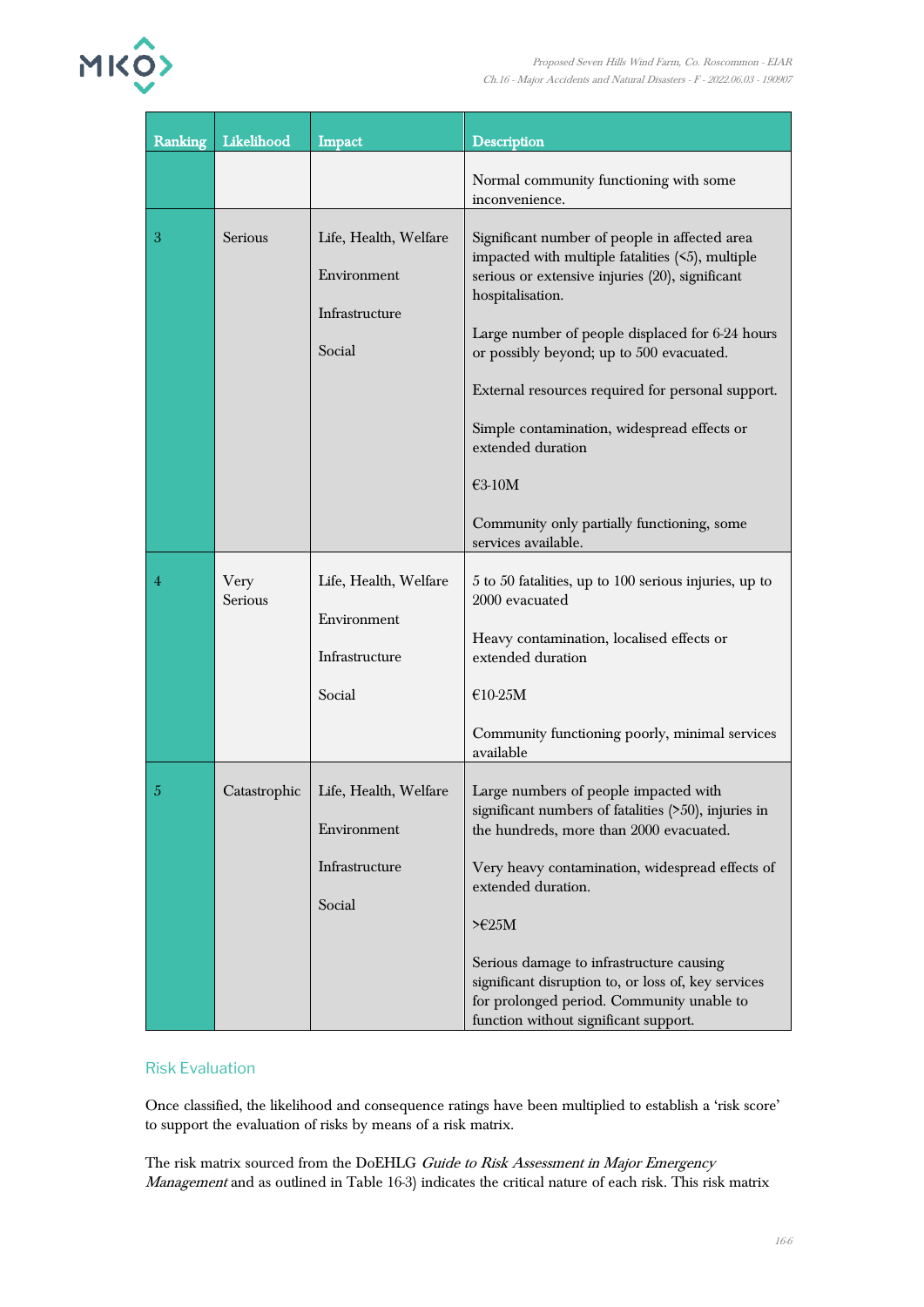

has therefore been applied to evaluate each of the risks associated with the proposed development. The risk matrix is colour coded to provide a broad indication of the critical nature of each risk:

- ⋗ The red zone represents 'high risk scenarios';
- $\mathbf{\Sigma}$ The amber zone represents 'medium risk scenarios'; and
- $\overline{\phantom{0}}$ The green zone represents 'low risk scenarios'.

Table 16-3 Classification of Impact (Source: DoEHLG, 2010)

|                   |                          | <b>Consequence Rating</b> |           |            |                    |                 |  |  |  |
|-------------------|--------------------------|---------------------------|-----------|------------|--------------------|-----------------|--|--|--|
|                   |                          | 1.Minor                   | 2.Limited | 3. Serious | 4. Very<br>Serious | 5. Catastrophic |  |  |  |
|                   | 5.Very<br>Likely         |                           |           |            |                    |                 |  |  |  |
|                   | 4. Likely                |                           |           |            |                    |                 |  |  |  |
|                   | 3. Unlikely              |                           |           |            |                    |                 |  |  |  |
| Likelihood Rating | 2. Very<br>Unlikely      |                           |           |            |                    |                 |  |  |  |
|                   | 1. Extremely<br>Unlikely |                           |           |            |                    |                 |  |  |  |

# 16.3 **Baseline Conditions**

The Major Emergency Plan prepared by Roscommon County Council (2021) outlines the following potential major emergency scenarios in County Roscommon:

- 1. Hazardous Sites Emergencies:
	- The European Communities Control of Major Accident Hazards Involving Dangerous Substance Regulations, 2000, applies to sites where certain quantities of specified dangerous substances are present. These sites (SEVESO Sites) are classified as upper tier and lower tier. At present, there are no SEVESO Sites within County Roscommon.
- 2. Critical Infrastructure Emergencies:
	- M6 Motorway, ゝ
	- $\blacktriangleright$ National Primary Route N6, N5 & N4,
	- $\blacktriangleright$ Iarnród Éireann: The Inter-City service,
	- $\overline{\phantom{0}}$ Shannon Waterway / Bridges over Shannon
- 3. Flooding/Severe weather/Pollution/Animal disease emergencies:
	- $\blacktriangleright$ Roscommon County Council Functional Area.
- 4. Utility company emergencies:
	- $\mathcal Y$ Bord Gáis,
	- $\blacktriangleright$ ESB,
	- $\overline{\phantom{0}}$ Eircom.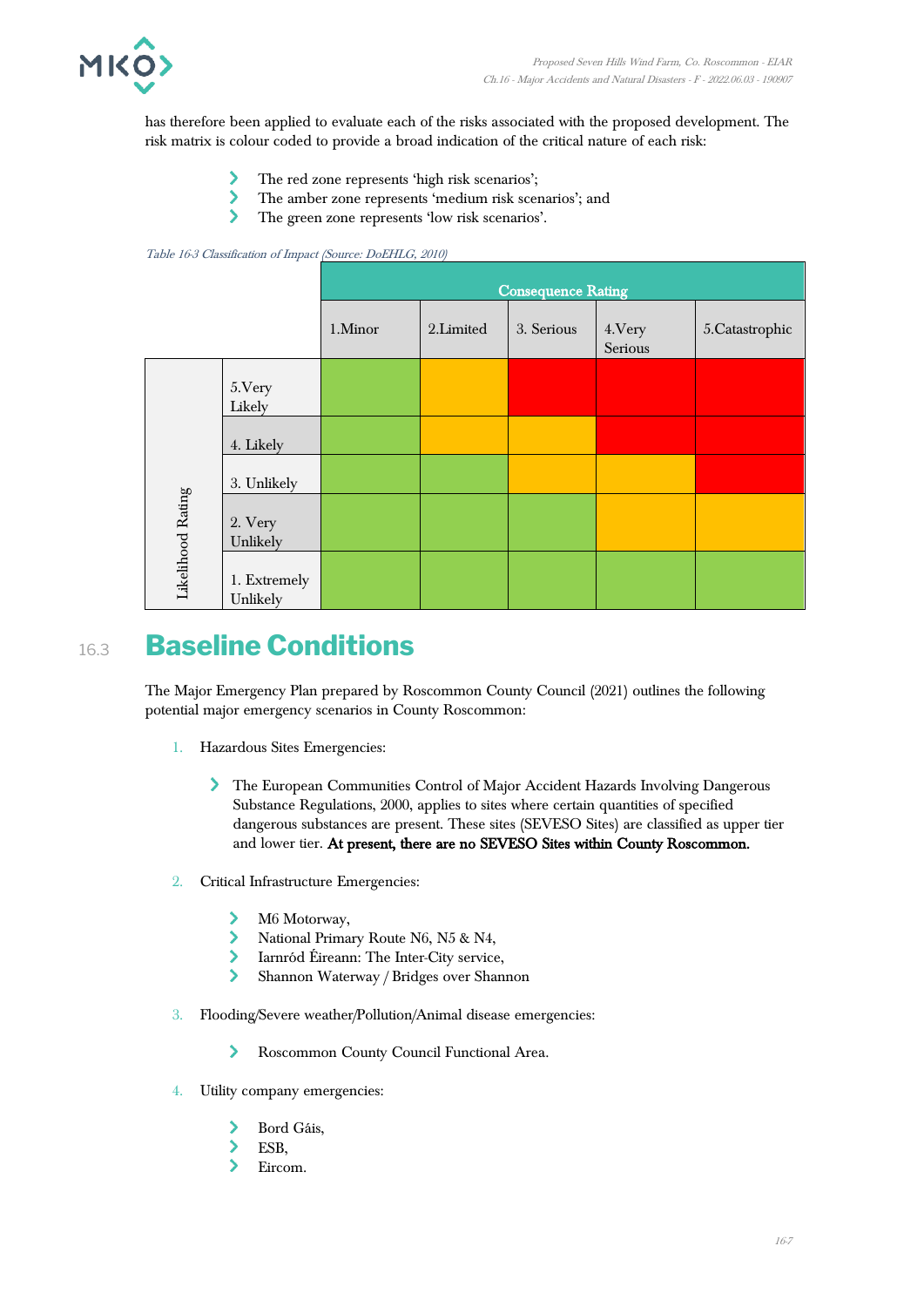

The risks from which are most relevant to this assessment are described below:

#### Critical Infrastructure Emergencies

The Proposed Development will make use of the M6 Motorway for delivery of turbines and other infrastructure to the site. Potential impacts that may occur on the M6 could be caused by an accident during the delivery of the turbines or damage to infrastructure caused by severe weather, natural disaster, etc.

#### Severe Weather

The Proposed Development is located more than 50km east of the Atlantic Ocean and therefore is unlikely to be significantly impacted by low pressure systems or extreme wind speeds. Potential severe weather effects are however assessed below. As is standard practice, construction and decommissioning phase work will be paused in the event of a Status Red weather warning issued by Met Eireann. This mitigates significantly the potential for effects associated with severe weather events during these phases.

#### Flooding

As detailed in Chapter 9, no recurring flood incidents within the Proposed Development site were identified from OPW's indicative river and coastal flood map. There are several recurring flooding incidents surrounding the Proposed Development site, which relate to the turloughs in the surrounding lower-lying areas. The proposed turbines and other Wind Farm site infrastructure are topographically upgradient of these groundwater flood zones, with the closest point of infrastructure being T4. T4 is situated ~50m upgradient of the maximum flood extent of Gortaphuill turlough.

The available Preliminary Flood Risk Assessment (PFRA) mapping shows the extent of the indicative 100-year flood zone which relates to fluvial (i.e., river) and pluvial (i.e. rainfall) flood events. There are no 100-year fluvial flood zones mapped within the site. All proposed turbine locations, substation, construction compounds, met mast, borrow pits and access roads are located at least 50m away from streams and are outside of the fluvial indicative 100-year flood zone.

Surface water and groundwater flooding was investigated along the proposed grid route. Flooding along the grid route at the Cross River is identified. Fluvial flooding is mapped circa200m north and south of the R362 road, however, it is not mapped along the road itself. There are no other areas of fluvial or pluvial flooding mapped along the grid route. The GSI Groundwater Flooding Data Viewer was consulted on areas prone to groundwater flooding. There are no areas of potential groundwater flooding mapped along the grid route.

The Justification Test, completed as part of the Flood Risk Assessment, concluded that the Proposed Development site, all key infrastructures including turbines and the proposed on-site substation and Grid Connection route are located within a low-risk area (Flood Zone C), and as such is appropriate from a flood risk perspective.

Therefore, there is low potential for either the impacts of flooding to affect the Proposed Development or for the Proposed Development to cause flooding.

#### Utility company emergencies

The Grid Connection will be installed in the local road network, where local utilities and services are currently in place. Installation of the Grid Connection will be undertaken by the developer and all services and utilities will be identified during construction.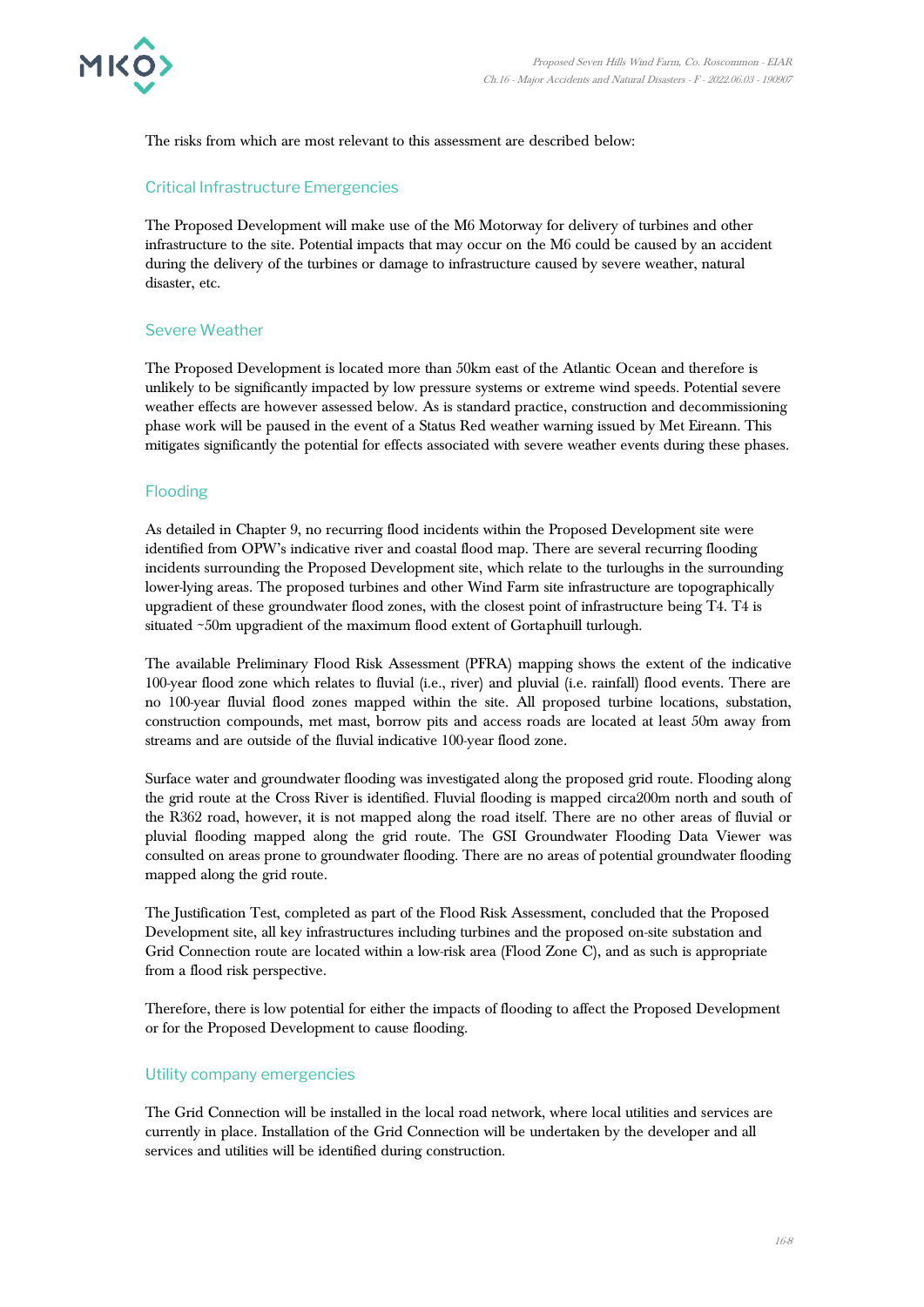

# 16.3.2 **Additional Risks**

In addition, risks identified in the EIAR which are relevant to the Proposed Development are detailed below:

#### 16.3.2.1 **Traffic**

The Proposed Development will utilise the existing road network during the construction phase. Construction related traffic will originate from the delivery of materials to site and transport of employees to, from and throughout the site. The localised traffic disruptions as a result of other proposed works will be mitigated through the use of industry standard traffic management measures. These traffic management measures will be designed in accordance with the Department of Transport's 'Guidance for the Control and Management of Traffic at Roadworks – Second Edition (2010)'.

#### 16.3.2.2 **Contamination**

The Proposed Development has the potential to cause contamination and pollution of groundwater and surface water from potential release of hydrocarbons, earthworks and excavations on site. These impacts are addressed in detail in the Hydrology chapter as they are not related to either the vulnerability of the project to natural disasters or major accidents nor the potential for the project to cause natural disasters or accidents. Indirect impacts associated with major accidents and / or natural disasters on contamination are considered in this chapter.

# 16.4 **Risk Assessment**

This section outlines the possible risks associated with the Proposed Development for the construction, operation and decommissioning phases.

These risks have been assessed in accordance with the relevant classification as outlined in Table 16-1 and 16-2.

As outlined in Section 16.2.4.2.2, the consequence rating assigned to each potential risk assumes that all proposed mitigation measures and safety procedures have failed to prevent the major accident and/or disaster i.e. pre-mitigation.

### 16.4.1.1 **Likely Significant Effects**

#### 16.4.1.1.1 *Do-Nothing Scenario*

If the Proposed Development were not to proceed, the existing uses for the site of small-scale agricultural farming practices, would continue.

If the Proposed Development were not to proceed, the opportunity to capture a significant part of County Roscommon's and Ireland's valuable renewable energy resource would be lost, as would the opportunity to contribute to meeting Government and EU targets for the production and consumption of electricity from renewable resources and the reduction of greenhouse gas emissions.

The opportunity to generate local employment and investment would also be lost, and the local economy would continue to rely primarily on small-scale agriculture as the main source of income. It is likely that the trends of population decline and rural deprivation that have been recorded within the study area would continue in the absence of investment.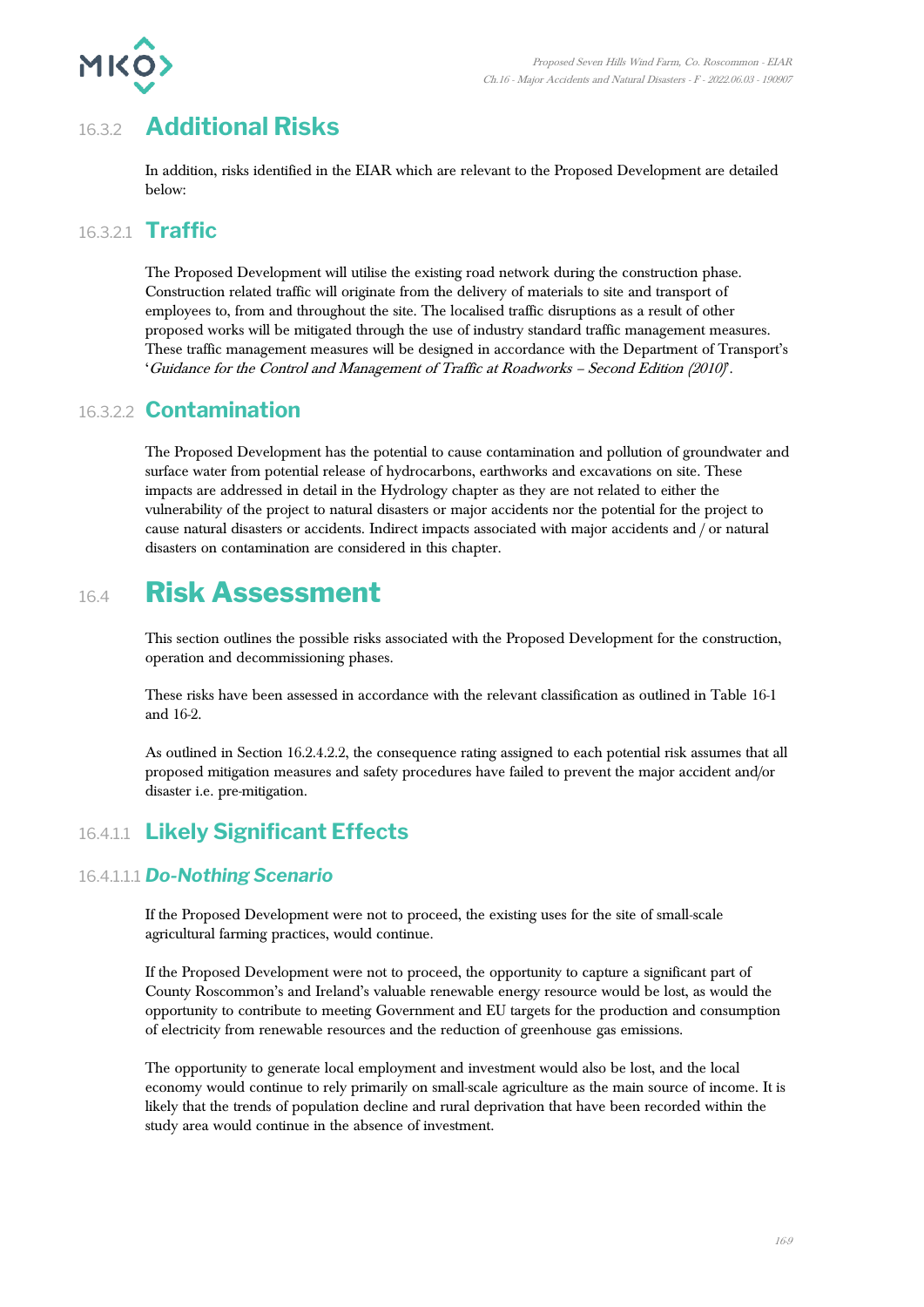

#### 16.4.1.1.2*Identification of Effects During Construction*

A risk register has been developed which contains all potentially relevant risks identified during the construction phase of the Proposed Development. Seven risks specific to the construction of the Proposed Development have been identified and are presented in Table 16-4.

|                | Tadie 10-4 Kisk Register - Construction Phase                                                                                                                                              |                                                                                                                                                                                                                                                                          |
|----------------|--------------------------------------------------------------------------------------------------------------------------------------------------------------------------------------------|--------------------------------------------------------------------------------------------------------------------------------------------------------------------------------------------------------------------------------------------------------------------------|
| <b>Risk ID</b> | <b>Potential Risk</b>                                                                                                                                                                      | <b>Possible Cause</b>                                                                                                                                                                                                                                                    |
|                | Potential vulnerability to disaster risks                                                                                                                                                  |                                                                                                                                                                                                                                                                          |
| Α              | <b>Critical Infrastructure Emergencies</b><br>Risk of delivery of turbines and<br>infrastructure to site.                                                                                  | Traffic accident during turbine delivery or<br>extreme weather periods of heavy rainfall,<br>taking into account climate change and<br>strong winds                                                                                                                      |
| B              | <b>Severe Weather</b><br>Risk to construction activity on site                                                                                                                             | Extreme weather-periods of heavy<br>rainfall, taking into account climate<br>change and strong winds                                                                                                                                                                     |
| C              | Flooding<br>Risk of groundwater flooding in areas<br>surrounding the site impacting the<br>construction phase and leading to<br>environmental emissions                                    | Extreme weather-periods of heavy<br>rainfall, taking into account climate<br>change and strong winds                                                                                                                                                                     |
|                | Potential to cause accidents and / or disasters.                                                                                                                                           |                                                                                                                                                                                                                                                                          |
| D              | <b>Utility emergencies</b><br>Risk of construction activity along the<br>Grid Connection route                                                                                             | Construction activity along grid and road<br>network impacting on local services and<br>utilities                                                                                                                                                                        |
| Е              | <b>Traffic Incident</b><br>Collisions onsite and offsite with vehicles<br>involved in construction of Proposed<br>Development                                                              | Driver negligence or failure of vehicular<br>operations on site roads.<br>Traffic Management not implemented                                                                                                                                                             |
| F              | Contamination<br>Discharge or spillage of fuel, chemical<br>solvents into watercourse or percolated<br>to groundwater.<br>Discharge due to HDD frack out on Grid<br>Connection works area. | Accidental fuel spillage during delivery to<br>site.<br>Failure of fuel storage tank or tanks in<br>plant and machinery and vehicles leading<br>to uncontrolled emissions.<br>Drainage and seepage water resulting<br>from accident during infrastructure<br>excavation; |

Table 16-4 Risk Register - Construction Phase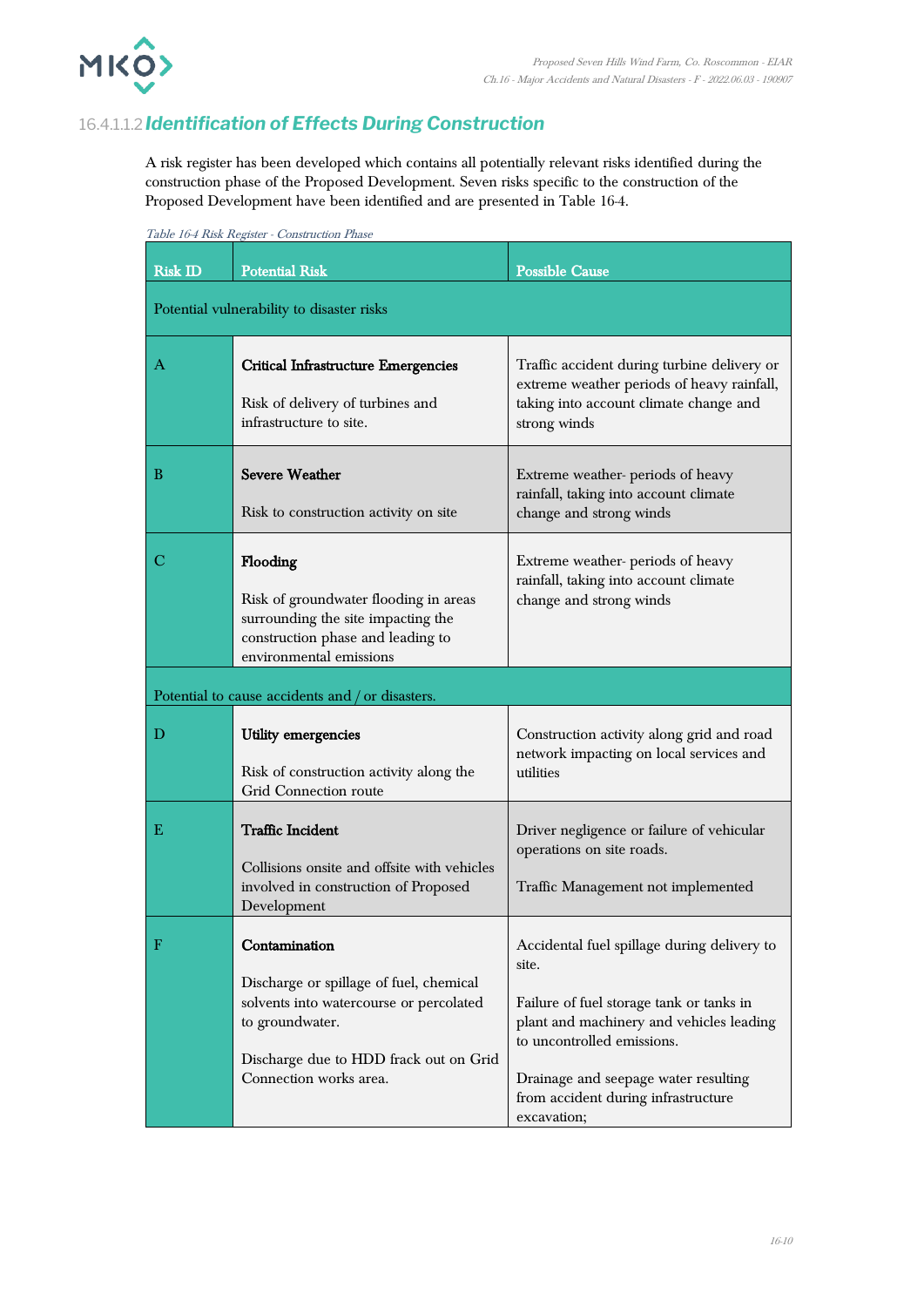

|   |                      | Stockpiled excavated material becoming<br>unstable and providing a point source of<br>exposed sediment;                                                                  |
|---|----------------------|--------------------------------------------------------------------------------------------------------------------------------------------------------------------------|
|   |                      | Excavation works during the construction<br>of the Proposed Development which may<br>result in entrainment of sediment from the<br>excavations during construction; and, |
|   |                      | Frack Out associated with HDD along<br>Grid Connection route which may result<br>in sediment release to surface water.                                                   |
| G | Fire / Gas Explosion | Equipment or infrastructure failure;<br>Electrical problems; and                                                                                                         |
|   |                      | Employee negligence.                                                                                                                                                     |

### 16.4.1.1.3*Identification of Effect During Operation*

Four risks specific to the operation of the Proposed Development have been identified and are presented in Table 16-5.

| <b>Risk ID</b> | <b>Potential Risk</b>                                                                                                                          | <b>Possible Cause</b>                                                                                                                                                                  |
|----------------|------------------------------------------------------------------------------------------------------------------------------------------------|----------------------------------------------------------------------------------------------------------------------------------------------------------------------------------------|
|                | Potential vulnerability to disaster risks                                                                                                      |                                                                                                                                                                                        |
| H              | <b>Severe Weather</b><br>Risk to operational activity on site, blade<br>or turbine damage                                                      | Extreme weather-periods of heavy<br>rainfall, taking into account climate<br>change and strong winds.                                                                                  |
| -1             | Contamination<br>Discharge or spillage of fuel, chemical<br>solvents, sewage or wastewater into<br>watercourse or percolated to<br>groundwater | A vehicular incident on the public road<br>involving fuel, wastewater or sewage<br>transportation in the operational phase.<br>Spill or leak of oil during operational<br>maintenance. |
|                | Potential to cause accidents and / or disasters.                                                                                               |                                                                                                                                                                                        |
|                | Fire / Gas Explosion                                                                                                                           | Equipment or infrastructure failure;<br>Electrical problems; and<br>Employee negligence.                                                                                               |

Table 16-5 Risk Register – Operational Phase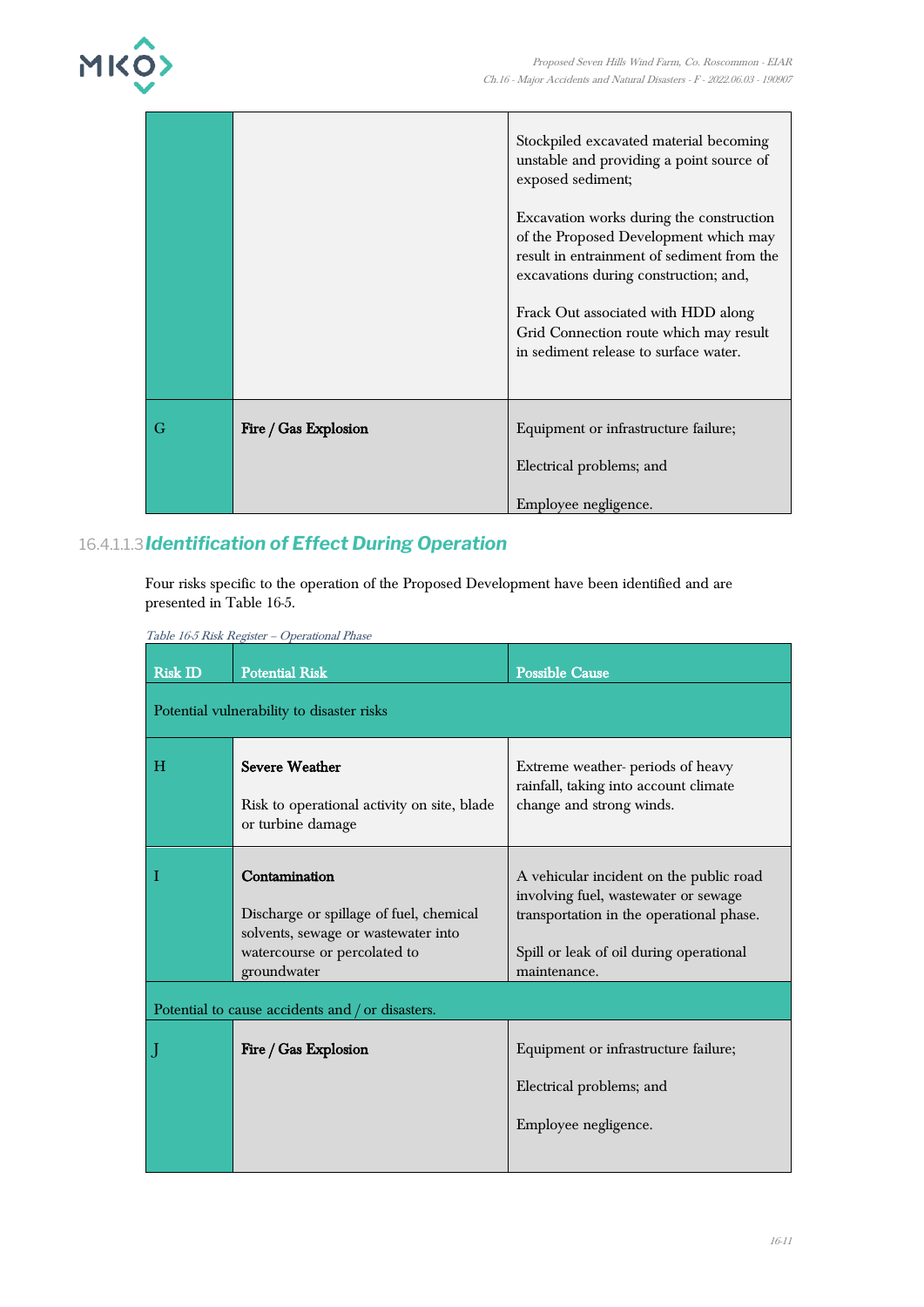

| Collapse / damage to structures                                                                                            | Earthquake, extreme weather events; and<br>Vehicular collisions due to driver<br>negligence on public roads. |
|----------------------------------------------------------------------------------------------------------------------------|--------------------------------------------------------------------------------------------------------------|
| <b>Traffic Incident</b><br>Collisions onsite and offsite with vehicles<br>involved in operation of Proposed<br>Development | Driver negligence or failure of vehicular<br>operations on site roads.<br>Traffic Management not implemented |

### 16.4.1.1.4*Identification of Effect During Decommissioning*

Four risks specific to the decommissioning of the Proposed Development have been identified and are presented in Table 16-6.

Table 16-6 Risk Register – Decommissioning Phase

| <b>Risk ID</b> | <b>Potential Risk</b>                                                                                                                                              | <b>Possible Cause</b>                                                                                                                                                      |
|----------------|--------------------------------------------------------------------------------------------------------------------------------------------------------------------|----------------------------------------------------------------------------------------------------------------------------------------------------------------------------|
|                | Potential vulnerability to disaster risks                                                                                                                          |                                                                                                                                                                            |
| M              | <b>Severe Weather</b><br>Risk to decommissioning activity on site<br>leading to environmental emissions                                                            | Extreme weather-periods of heavy<br>rainfall, taking into account climate<br>change and strong winds.                                                                      |
| N              | Flooding of site<br>Risk of groundwater flooding in areas<br>surrounding the site impacting the<br>decommissioning phase and leading to<br>environmental emissions | Extreme weather- periods of heavy<br>rainfall, taking into account climate<br>change and strong winds.                                                                     |
|                | Potential to cause accidents and / or disasters.                                                                                                                   |                                                                                                                                                                            |
| O              | <b>Traffic Incident</b><br>Collisions onsite and offsite with vehicles<br>involved in construction of Proposed<br>Development                                      | Driver negligence or failure of vehicular<br>operations on site roads.<br>Traffic Management not implemented.                                                              |
| P              | Contamination<br>Discharge or spillage of fuel, chemical<br>solvents into watercourse or percolated<br>to groundwater                                              | Accidental fuel spillage during delivery to<br>site.<br>Failure of fuel storage tank or tanks in<br>plant and machinery and vehicles leading<br>to uncontrolled emissions. |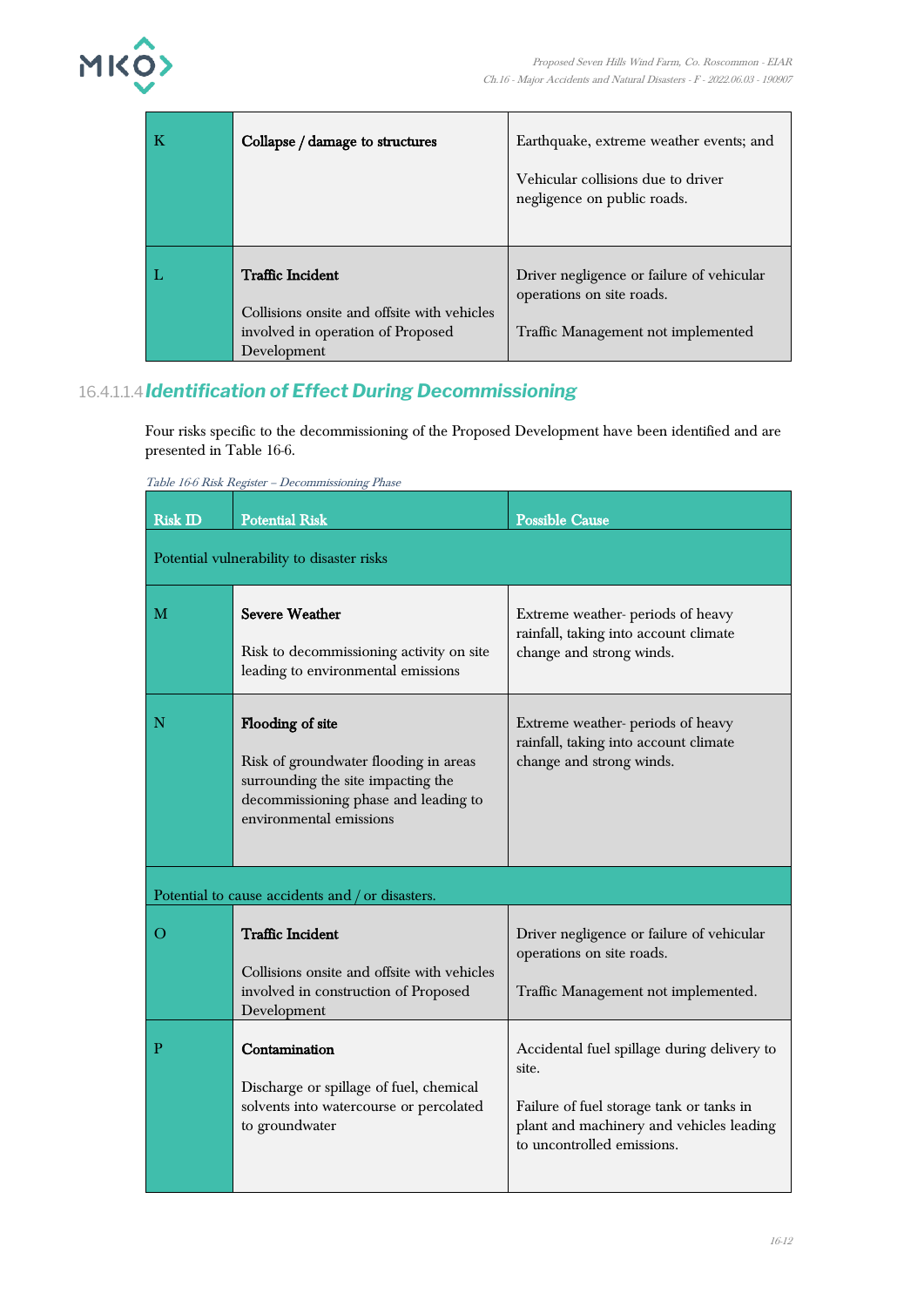

These risks have been assessed in accordance with the relevant classification (Refer to Table 16-1 and Table 16-2) and the resulting risk analysis is given in Table 16-7.

The risk register is based upon possible risks associated the Proposed Development. As outlined in Section 16.2.4.2, the consequence rating assigned to each potential risk assumes that all proposed mitigation measures and safety procedures have failed to prevent the major accident and/or disaster.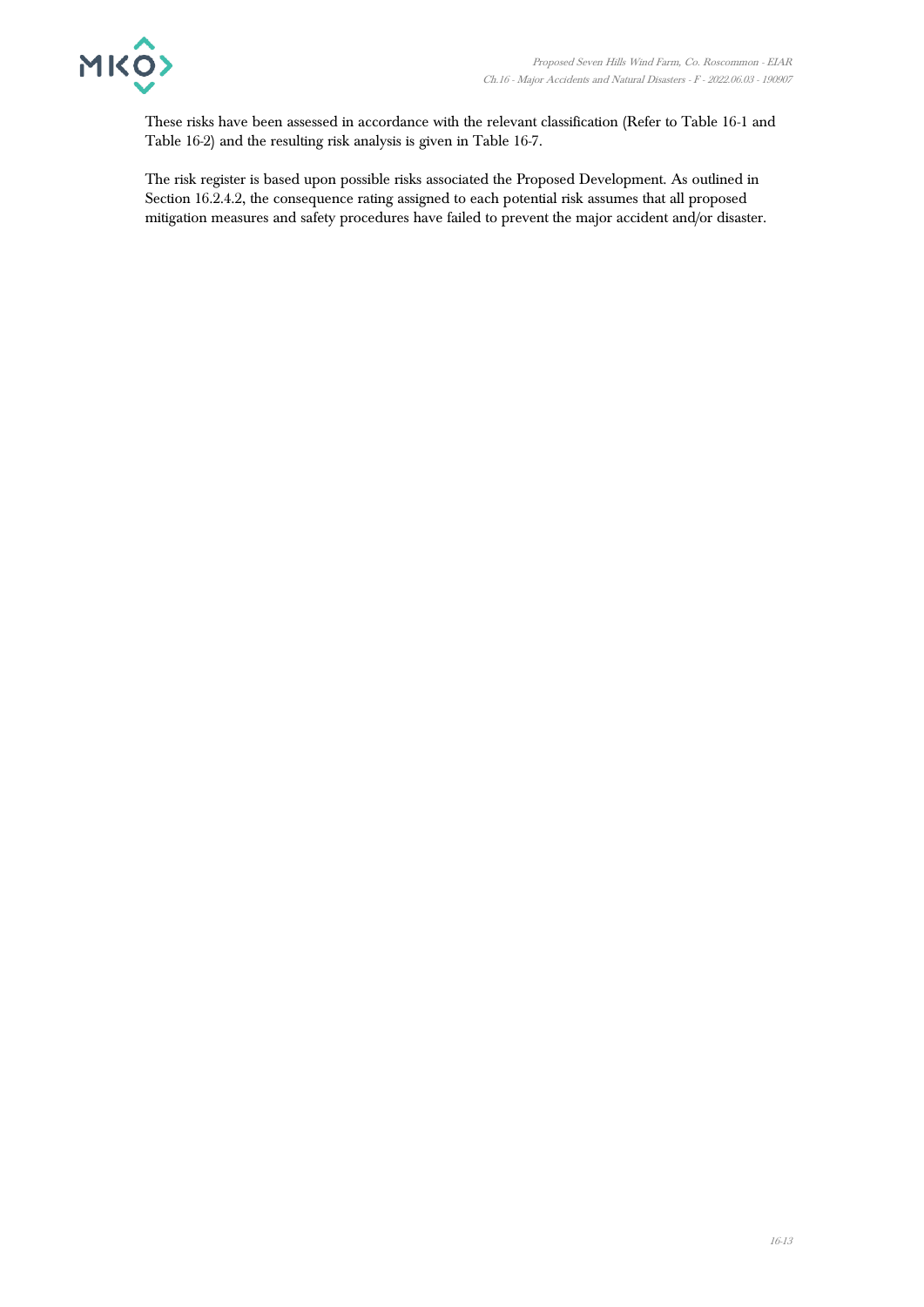

### 16.4.1.1.5*Assessment of Effect – Summary*

Table 16-7 Risk Assessment

| <b>Risk</b><br>$\mathbf{D}$ | <b>Potential Risk</b><br><b>Construction Phase</b> | <b>Possible Cause</b>                                                                                                   | Environmental<br><b>Effect</b>                                                                   | Likelihood<br><b>Rating</b> | <b>Basis of Likelihood</b>                                                                                                                                                                                                                                                                                                                                                      | Consequence<br>Rating | <b>Basis of Consequence</b>                                                                                                                                                                                                                                                                                                             | <b>Risk Score</b><br>(Consequence<br>x Likelihood) |
|-----------------------------|----------------------------------------------------|-------------------------------------------------------------------------------------------------------------------------|--------------------------------------------------------------------------------------------------|-----------------------------|---------------------------------------------------------------------------------------------------------------------------------------------------------------------------------------------------------------------------------------------------------------------------------------------------------------------------------------------------------------------------------|-----------------------|-----------------------------------------------------------------------------------------------------------------------------------------------------------------------------------------------------------------------------------------------------------------------------------------------------------------------------------------|----------------------------------------------------|
| A                           | Critical<br>Infrastructure<br><b>Emergencies</b>   | Extreme<br>weather-<br>periods of<br>heavy rainfall,<br>taking into<br>account<br>climate change<br>and strong<br>winds | Illness or loss of<br>life;                                                                      |                             | The risk of traffic accident<br>during turbine delivery<br>severe weather conditions<br>impacting the M6 is<br>unlikely when considering<br>the assessment in Chapter<br>10 (weather conditions<br>recorded over the last 30<br>years within the area) and<br>Chapter 14.1 - Traffic<br>Assessment (turbine<br>delivery occurring during<br>the night, Garda patrolled,<br>etc) |                       | The risk of a traffic accident<br>due to severe weather<br>conditions during the<br>construction phase will<br>result in a minor<br>consequence in that 'small<br>number of people would<br>be affected' should a severe<br>weather occur, with 'no<br>fatalities and a small<br>number of minor injuries<br>with first aid treatment'. | -1                                                 |
| B                           | <b>Severe Weather</b>                              | Extreme<br>weather-<br>periods of<br>heavy rainfall,<br>taking into<br>account<br>climate change                        | Illness or loss of<br>life;<br>Damage to, or<br>depletion of<br>aquatic habitats<br>and species; | $\,2\,$                     | The risk of severe weather<br>is unlikely when<br>considering the assessment<br>in Chapter 10 and weather<br>conditions recorded over<br>the last 30 years within the<br>area.                                                                                                                                                                                                  |                       | The risk of severe weather<br>conditions during the<br>construction phase will<br>result in a minor<br>consequence in that 'small<br>number of people would<br>be affected' should a severe<br>weather occur, with 'no                                                                                                                  | $\boldsymbol{2}$                                   |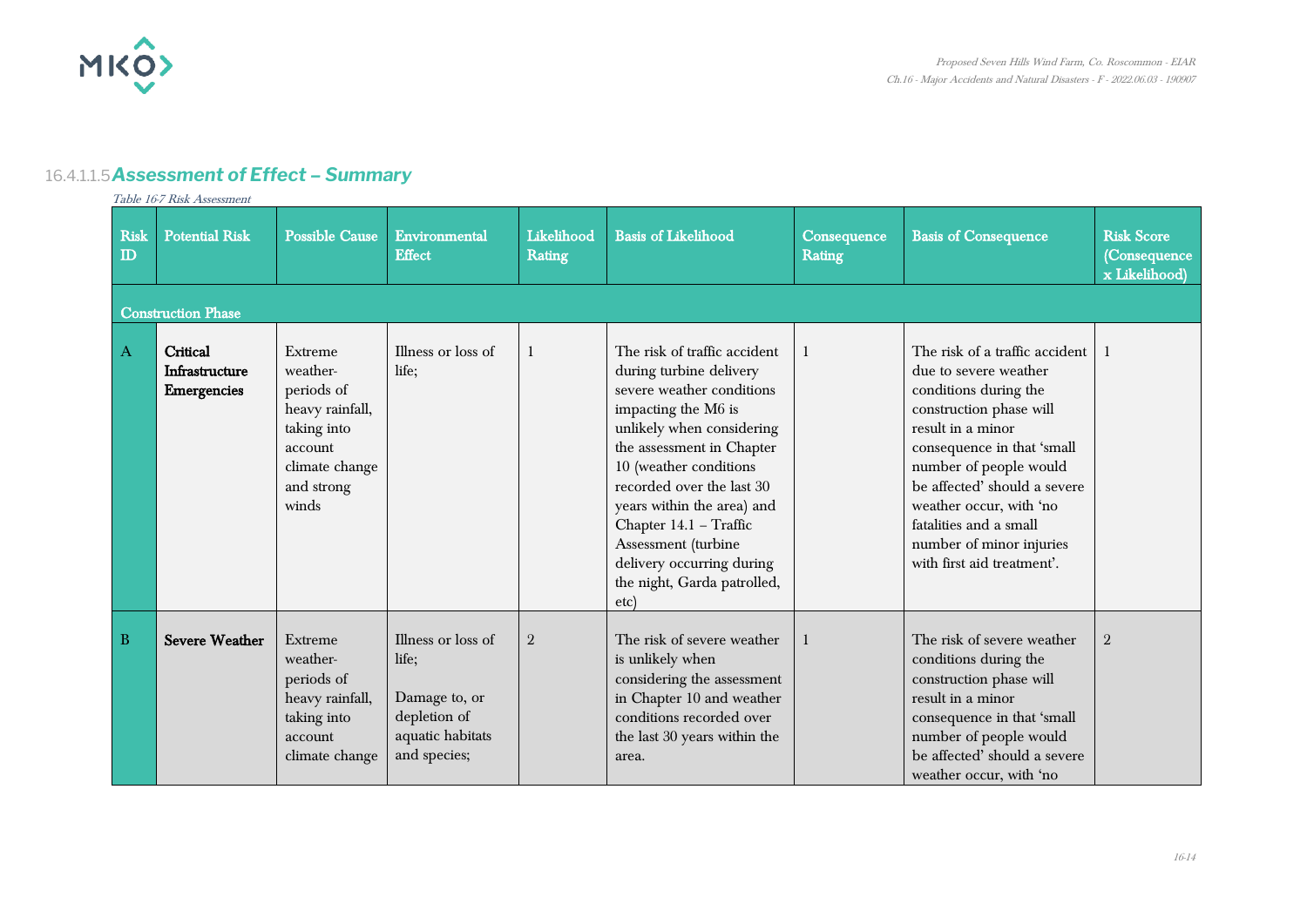

| Risk<br>$\mathbf{D}$ | <b>Potential Risk</b> | <b>Possible Cause</b>                                                                                                   | Environmental<br><b>Effect</b>                                                                                                                                          | Likelihood<br>Rating | <b>Basis of Likelihood</b>                                                                                                                                                                                                                                                           | Consequence<br>Rating | <b>Basis of Consequence</b>                                                                                                                                                                                                                                                                                                                                                                                                                                          | <b>Risk Score</b><br>(Consequence<br>x Likelihood) |
|----------------------|-----------------------|-------------------------------------------------------------------------------------------------------------------------|-------------------------------------------------------------------------------------------------------------------------------------------------------------------------|----------------------|--------------------------------------------------------------------------------------------------------------------------------------------------------------------------------------------------------------------------------------------------------------------------------------|-----------------------|----------------------------------------------------------------------------------------------------------------------------------------------------------------------------------------------------------------------------------------------------------------------------------------------------------------------------------------------------------------------------------------------------------------------------------------------------------------------|----------------------------------------------------|
|                      |                       | and strong<br>winds                                                                                                     |                                                                                                                                                                         |                      | The works programme for<br>the groundworks part of<br>the construction phase of<br>the project will take<br>account of weather<br>forecasts and predicted<br>rainfall in particular and<br>construction will be paused<br>if required.                                               |                       | fatalities and a small<br>number of minor injuries<br>with first aid treatment'.<br>Severe weather may cause<br>increased mobilisation of<br>sediment which will be<br>controlled via the project<br>design and mitigation<br>measures.                                                                                                                                                                                                                              |                                                    |
| $\overline{C}$       | Flooding              | Extreme<br>weather-<br>periods of<br>heavy rainfall,<br>taking into<br>account<br>climate change<br>and strong<br>winds | Illness or loss of<br>life;<br>Groundwater<br>Flooding<br>Flooding to<br>surrounding<br>properties<br>Damage to, or<br>depletion of<br>aquatic habitats<br>and species; | $\sqrt{2}$           | The risk of flooding is<br>considered very unlikely<br>when taking into account<br>the baseline assessment in<br>Chapter 9 of the EIAR and<br>due to no recurring or<br>historic flood incidents are<br>recorded within the Wind<br>Farm site or along the Grid<br>Connection route. |                       | The risk of flooding during<br>the construction phase will<br>result in a minor<br>consequence in that 'small<br>number of people would<br>be affected' should a severe<br>weather occur, with 'no<br>fatalities and a small<br>number of minor injuries<br>with first aid treatment'<br>Flooding has the potential<br>to cause increased sediment<br>mobilisation however<br>flooding is not anticipated<br>and should any flooding<br>occur it would be localised. | $\sqrt{2}$                                         |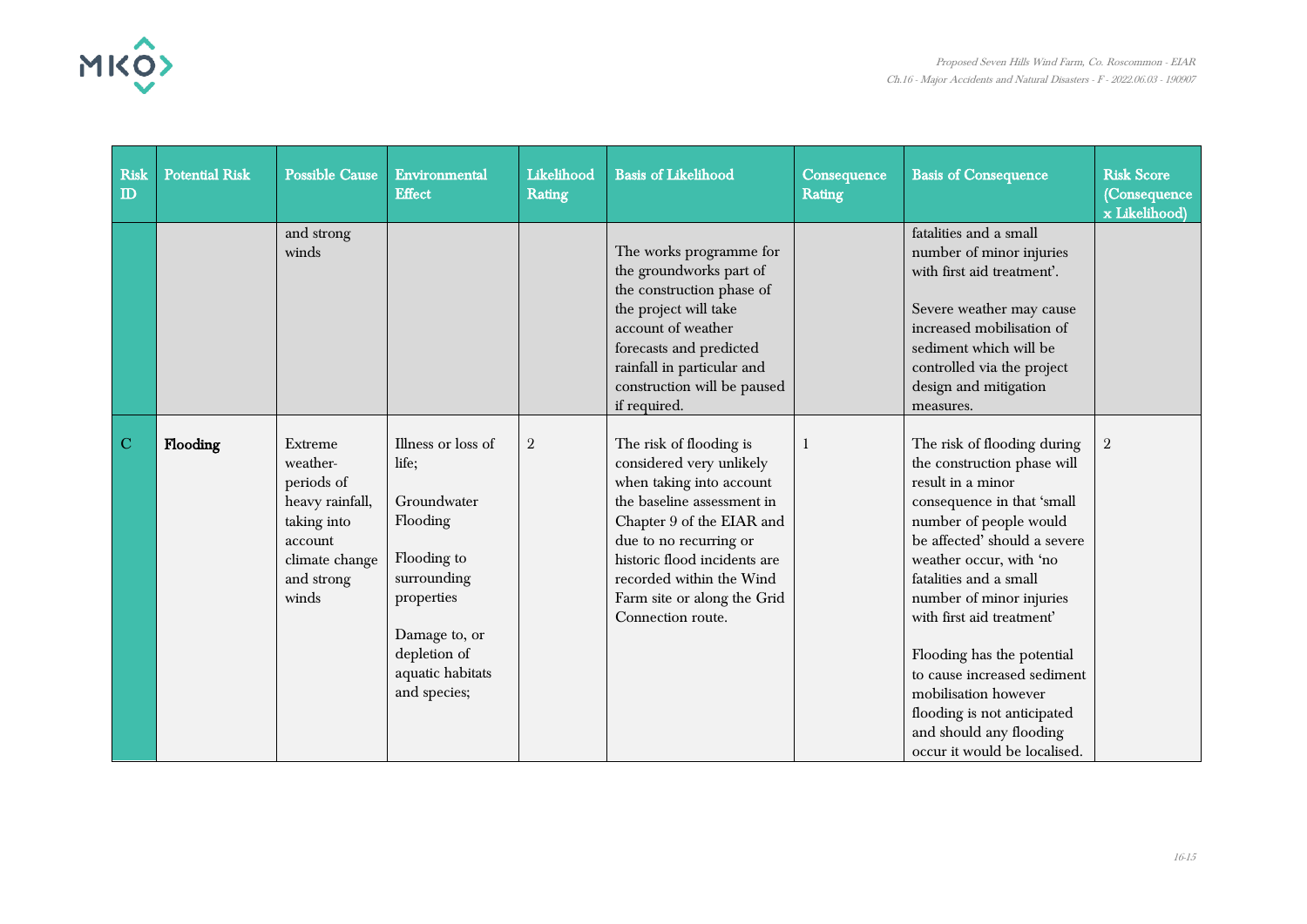

| <b>Risk</b><br>$\mathbf{D}$ | <b>Potential Risk</b>         | <b>Possible Cause</b>                                                                                                                    | Environmental<br><b>Effect</b>                           | Likelihood<br>Rating | <b>Basis of Likelihood</b>                                                                                                                                                                                                                                                                                    | Consequence<br>Rating                                                                                                                                                                                                                                                                                | <b>Basis of Consequence</b>                                                                                                                                                                                                                                                    | <b>Risk Score</b><br>(Consequence<br>x Likelihood) |
|-----------------------------|-------------------------------|------------------------------------------------------------------------------------------------------------------------------------------|----------------------------------------------------------|----------------------|---------------------------------------------------------------------------------------------------------------------------------------------------------------------------------------------------------------------------------------------------------------------------------------------------------------|------------------------------------------------------------------------------------------------------------------------------------------------------------------------------------------------------------------------------------------------------------------------------------------------------|--------------------------------------------------------------------------------------------------------------------------------------------------------------------------------------------------------------------------------------------------------------------------------|----------------------------------------------------|
| D                           | <b>Utility</b><br>emergencies | Construction<br>activity along<br>road network<br>during grid<br>installation<br>impacting on<br>local services<br>and utilities         | Illness or loss of<br>life;<br>Disruption to<br>services | $\sqrt{2}$           | The Grid Connection has<br>been designed to take into<br>consideration any services<br>and utilities with the road<br>network.                                                                                                                                                                                |                                                                                                                                                                                                                                                                                                      | The risk of impact on<br>utilities and services during<br>the construction phase will<br>result in a minor<br>consequence in that 'small<br>number of people would<br>be affected, with 'no<br>fatalities and a small<br>number of minor injuries<br>with first aid treatment' | $\overline{2}$                                     |
| ${\bf E}$                   | <b>Traffic Incident</b>       | <b>Driver</b><br>negligence or<br>failure of<br>vehicular<br>operations on<br>site roads.<br>Traffic<br>Management<br>not<br>implemented | Injury or loss of<br>life.                               | 3                    | A limited number of<br>vehicles will be permitted<br>on the site as part of the<br>construction phase<br>As such, it can be<br>determined that there is<br>some 'opportunity, reason<br>or means' for a vehicle<br>collision to occur on site,<br>'at some time.' An unlikely<br>risk is therefore predicted. | A minor consequence is<br>-1<br>predicted. Having regard to<br>on-site speed limits and<br>vehicular movements, a<br>'small number of people<br>would be affected' should a<br>vehicular collision occur,<br>with 'no fatalities and small<br>number of minor injuries<br>with first aid treatment.' |                                                                                                                                                                                                                                                                                | 3                                                  |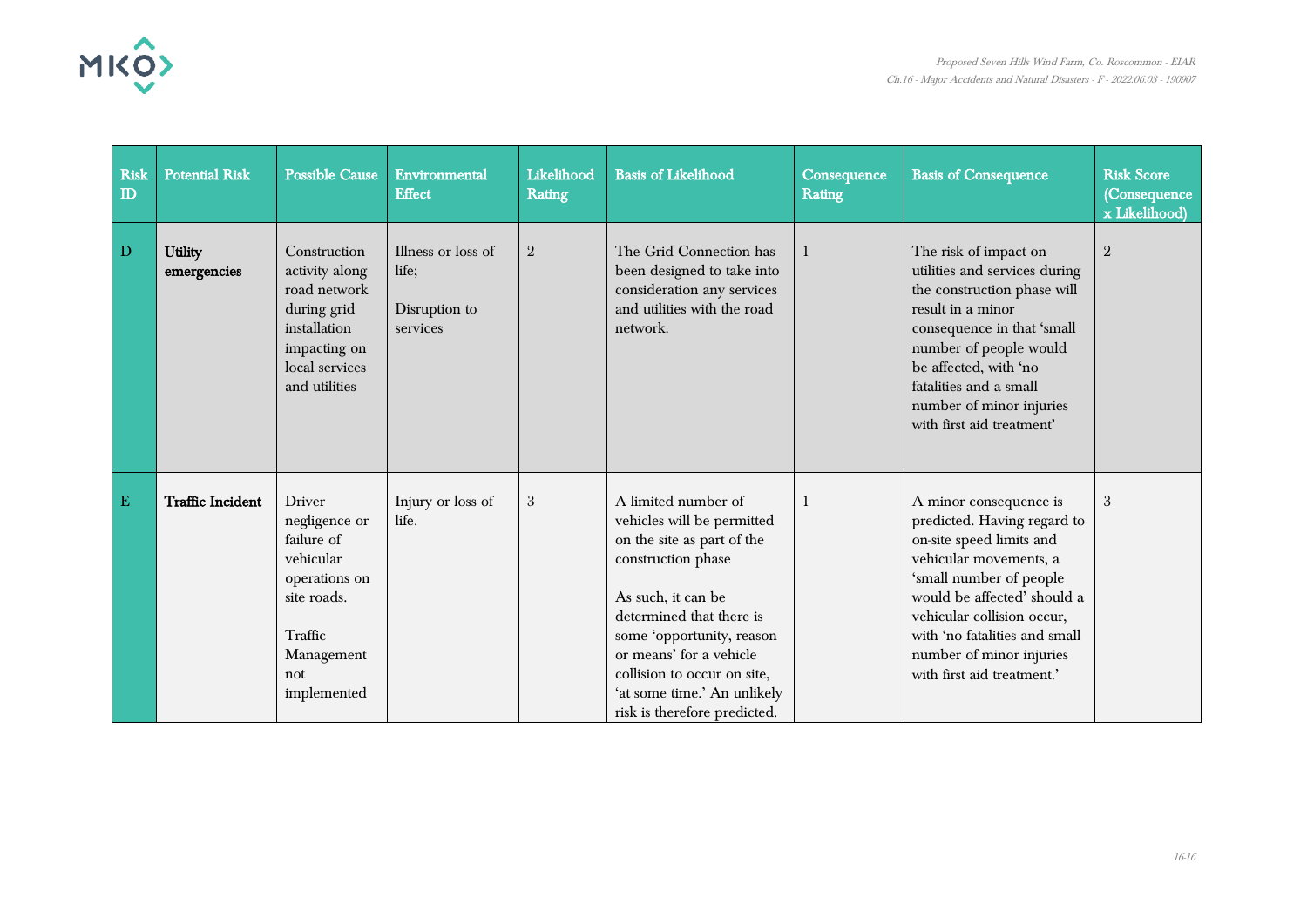

| <b>Risk</b><br>$\mathbf{D}$ | <b>Potential Risk</b>                                                       | <b>Possible Cause</b>                                                                                                                                                                                                                                                                                                                                    | Environmental<br><b>Effect</b>                                                                                                                                                                                                                                                                                 | Likelihood<br>Rating | <b>Basis of Likelihood</b>                                                                                                                                                                                                                                                                                                                                                                                                                                                                                                                                                                                                                                                   | Consequence<br>Rating | <b>Basis of Consequence</b>                                                                                                                                                                                                                                                                                                                                                                                                                                                                                                                                                                                                                                  | <b>Risk Score</b><br>(Consequence<br>x Likelihood) |
|-----------------------------|-----------------------------------------------------------------------------|----------------------------------------------------------------------------------------------------------------------------------------------------------------------------------------------------------------------------------------------------------------------------------------------------------------------------------------------------------|----------------------------------------------------------------------------------------------------------------------------------------------------------------------------------------------------------------------------------------------------------------------------------------------------------------|----------------------|------------------------------------------------------------------------------------------------------------------------------------------------------------------------------------------------------------------------------------------------------------------------------------------------------------------------------------------------------------------------------------------------------------------------------------------------------------------------------------------------------------------------------------------------------------------------------------------------------------------------------------------------------------------------------|-----------------------|--------------------------------------------------------------------------------------------------------------------------------------------------------------------------------------------------------------------------------------------------------------------------------------------------------------------------------------------------------------------------------------------------------------------------------------------------------------------------------------------------------------------------------------------------------------------------------------------------------------------------------------------------------------|----------------------------------------------------|
| ${\bf F}$                   | Contamination<br>- Fuel storage<br>and handling<br>-General<br>Construction | Fuel spillage<br>during<br>delivery to<br>site.<br>Failure of fuel<br>storage tank or<br>tanks in plant<br>and<br>machinery<br>and vehicles.<br>Drainage and<br>seepage water<br>resulting from<br>infrastructure<br>excavation;<br>Stockpiled<br>excavated<br>material<br>providing a<br>point source of<br>exposed<br>sediment;<br>Works during<br>the | Release of<br>suspended solids<br>to groundwater.<br>Contamination of<br>local drinking<br>water supplies<br>and groundwater<br>aquifers.<br>Groundwater and<br>surface water<br>emissions from<br>construction<br>activities including<br>trench<br>excavations and<br>Directional<br>Drilling (frack<br>out) | $\sqrt{2}$           | As outlined in Chapter 4,<br>fuel will be stored on-site<br>but in a bunded area to<br>ensure containment and<br>prevent spillages of fuel.<br>No fuels, chemicals or<br>solvents will be stored<br>outside of the confines of<br>the site.<br>Setback distances from<br>sensitive hydrological<br>features means that<br>adequate room is<br>maintained for the<br>proposed drainage<br>mitigation measures as<br>detailed in Chapter 8.<br>Detailed mitigation<br>measures and<br>methodologies for the<br>control of emissions from<br>grid works including the<br>potential for Frack Out as<br>described in the EIAR.<br>Standard and specific<br>mitigation to prevent | $\overline{2}$        | The risk of a fuel spillage<br>or impact on surround<br>drainage during the<br>construction will result in a<br>limited consequence in that<br>there would be 'a limited<br>number of people affected'<br>with 'localised effects of<br>short duration' on<br>environmental receptors<br>through the use of bunded<br>containment areas during<br>construction.<br>The majority of the grid is<br>located in the existing road<br>network which is of low<br>value environmental<br>receptor.<br>HDD is planned for a<br>limited number of locations<br>and will be controlled to<br>prevent significant<br>environmental effects<br>should frack out occur. | $\overline{4}$                                     |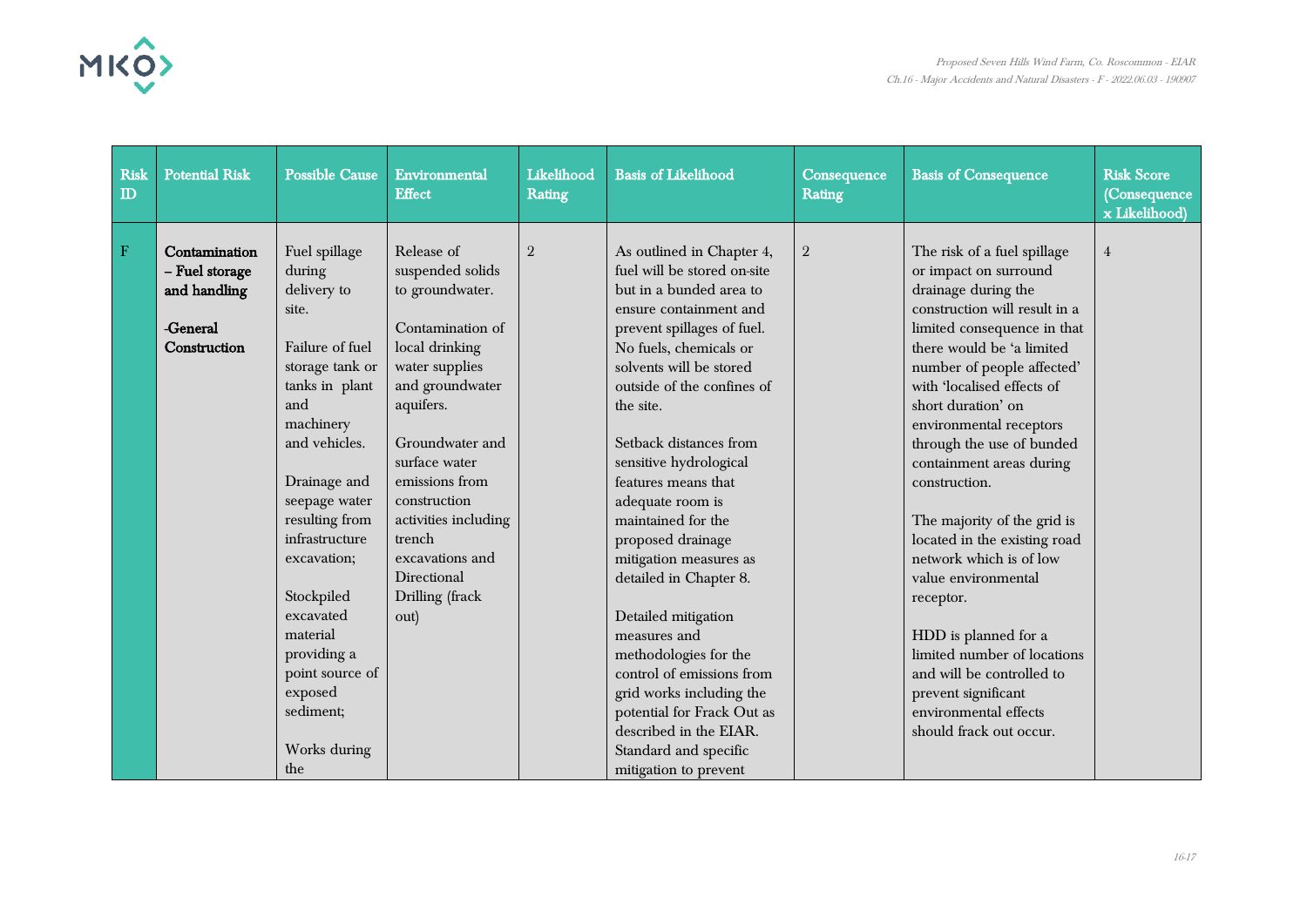

| Risk<br>$\Box$ | <b>Potential Risk</b>          | <b>Possible Cause</b>                                                                                                                             | Environmental<br><b>Effect</b>                                                                                                        | Likelihood<br>Rating | <b>Basis of Likelihood</b>                                                                                                                                                                                                                                                                                                                                                                                      | Consequence<br>Rating | <b>Basis of Consequence</b>                                                                                                                                                                                                                                                                                                                                                                    | <b>Risk Score</b><br>(Consequence<br>x Likelihood) |
|----------------|--------------------------------|---------------------------------------------------------------------------------------------------------------------------------------------------|---------------------------------------------------------------------------------------------------------------------------------------|----------------------|-----------------------------------------------------------------------------------------------------------------------------------------------------------------------------------------------------------------------------------------------------------------------------------------------------------------------------------------------------------------------------------------------------------------|-----------------------|------------------------------------------------------------------------------------------------------------------------------------------------------------------------------------------------------------------------------------------------------------------------------------------------------------------------------------------------------------------------------------------------|----------------------------------------------------|
|                |                                | construction of<br>the Proposed<br>Development<br>which may<br>result in<br>entrainment of<br>sediment from<br>the<br>excavations or<br>HDD; and, |                                                                                                                                       |                      | accidents and indirect<br>effects of accidents are<br>included in the project<br>design and will be<br>implemented.                                                                                                                                                                                                                                                                                             |                       | The potential residual<br>environmental effects are<br>described in detail in<br>Chapter 8 which concludes<br>that there will be no<br>significant environmental<br>effects.                                                                                                                                                                                                                   |                                                    |
| $\overline{G}$ | Fire / Gas<br><b>Explosion</b> | Equipment or<br>infrastructure<br>failure;<br>Fuel<br>spillage/storag<br>e<br>Electrical<br>problems; and<br>Employee<br>negligence               | Illness or loss of<br>life;<br>Damage to, or<br>depletion of<br>habitats and<br>species; and<br>Impacts on<br>ambient air<br>quality. | $\,2$                | As outlined in Chapter 4,<br>fuel will not be stored on-<br>site post construction<br>therefore fuel is not<br>considered to be a<br>significant fire risk.<br>In accordance with<br>Chapter 19 of the Safety,<br>Health and Welfare at<br>Work Act 2005 (the 2005<br>Act), the development<br>shall be subject to a fire<br>safety risk assessment<br>which would assist in the<br>identification of any major | $\overline{2}$        | Should a fire/explosion<br>occur at the site, a limited<br>consequence in that there<br>would be 'a limited number<br>of people affected' with<br>'localised effects of short<br>duration' on people and<br>environmental receptors<br>due to the nature of the<br>project and the lack of<br>infrastructure or fuel<br>storage during operation<br>that would result in any<br>such incident. | $\overline{4}$                                     |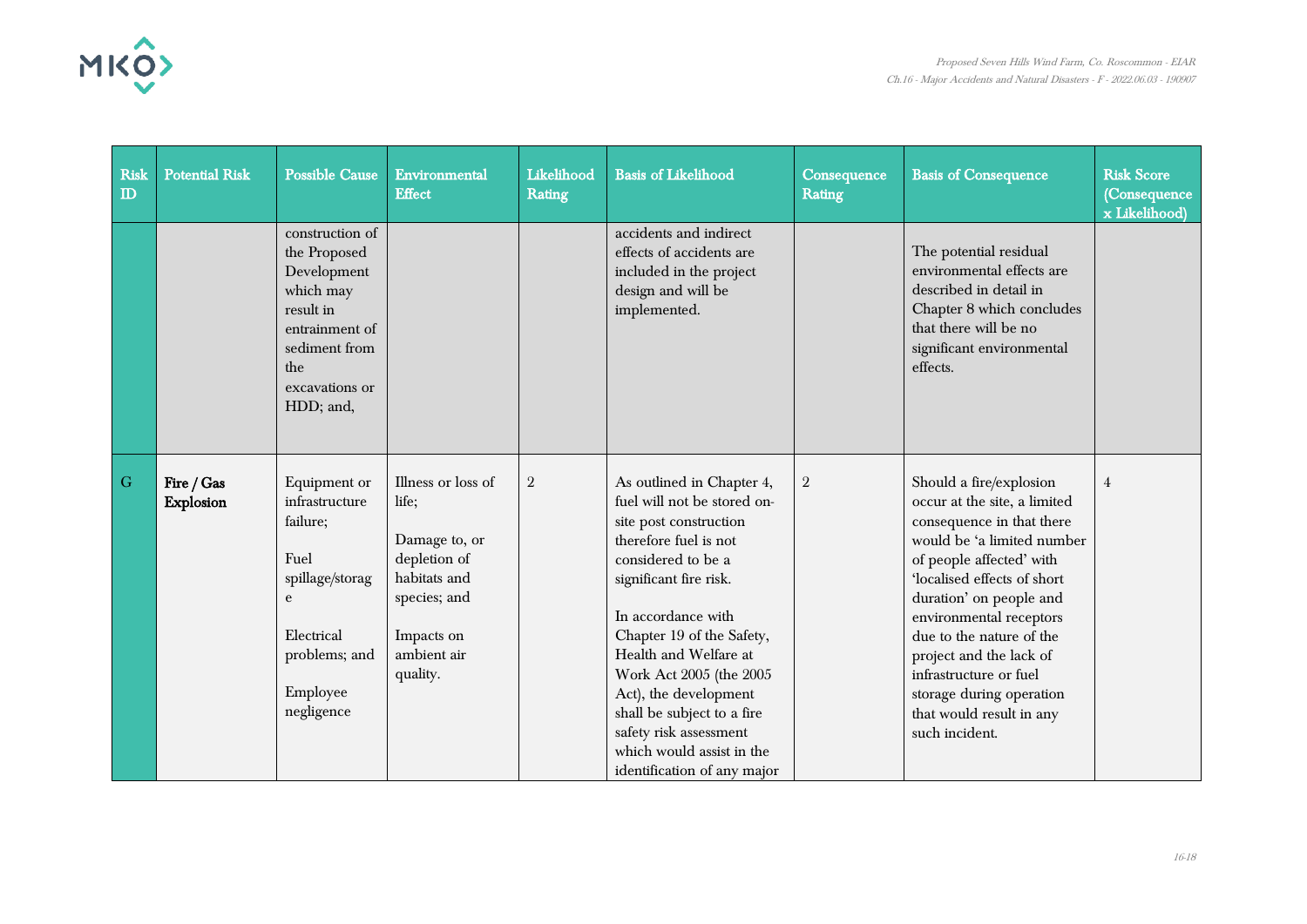

| <b>Risk</b><br>$\mathbf{D}$ | <b>Potential Risk</b>    | <b>Possible Cause</b>                                                                            | Environmental<br><b>Effect</b> | Likelihood<br>Rating | <b>Basis of Likelihood</b>                                                                                                                                                     | Consequence<br>Rating | <b>Basis of Consequence</b>                                                                                                                                                                                                                                                                                                                                                                                       | <b>Risk Score</b><br>(Consequence<br>x Likelihood) |
|-----------------------------|--------------------------|--------------------------------------------------------------------------------------------------|--------------------------------|----------------------|--------------------------------------------------------------------------------------------------------------------------------------------------------------------------------|-----------------------|-------------------------------------------------------------------------------------------------------------------------------------------------------------------------------------------------------------------------------------------------------------------------------------------------------------------------------------------------------------------------------------------------------------------|----------------------------------------------------|
|                             |                          |                                                                                                  |                                |                      | risks of fire on site, and<br>mitigation of the same<br>during operation.                                                                                                      |                       | There will be 'normal<br>community functioning' in<br>the area with 'some<br>inconvenience' The<br>'generic command, control<br>& co-ordination systems' as<br>well as the 'common<br>elements of response'<br>detailed in the Roscommon<br>County Council Major<br>Emergency Plan will work<br>to reduce the consequence<br>(both on people and the<br>environment) of potential<br>fire/explosions at the site. |                                                    |
|                             | <b>Operational Phase</b> |                                                                                                  |                                |                      |                                                                                                                                                                                |                       |                                                                                                                                                                                                                                                                                                                                                                                                                   |                                                    |
| H                           | <b>Severe Weather</b>    | Extreme<br>weather-<br>periods of<br>heavy rainfall,<br>taking into<br>account<br>climate change | Illness or loss of<br>life;    | $\mathbf{2}$         | The risk of severe weather<br>is unlikely when<br>considering the assessment<br>in Chapter 10 and weather<br>conditions recorded over<br>the last 30 years within the<br>area. | -1                    | The risk of severe weather<br>conditions during the<br>decommissioning phase will<br>result in a minor<br>consequence in that 'small<br>number of people would<br>be affected' should a severe<br>weather occur, with 'no                                                                                                                                                                                         | $\mathbf{2}$                                       |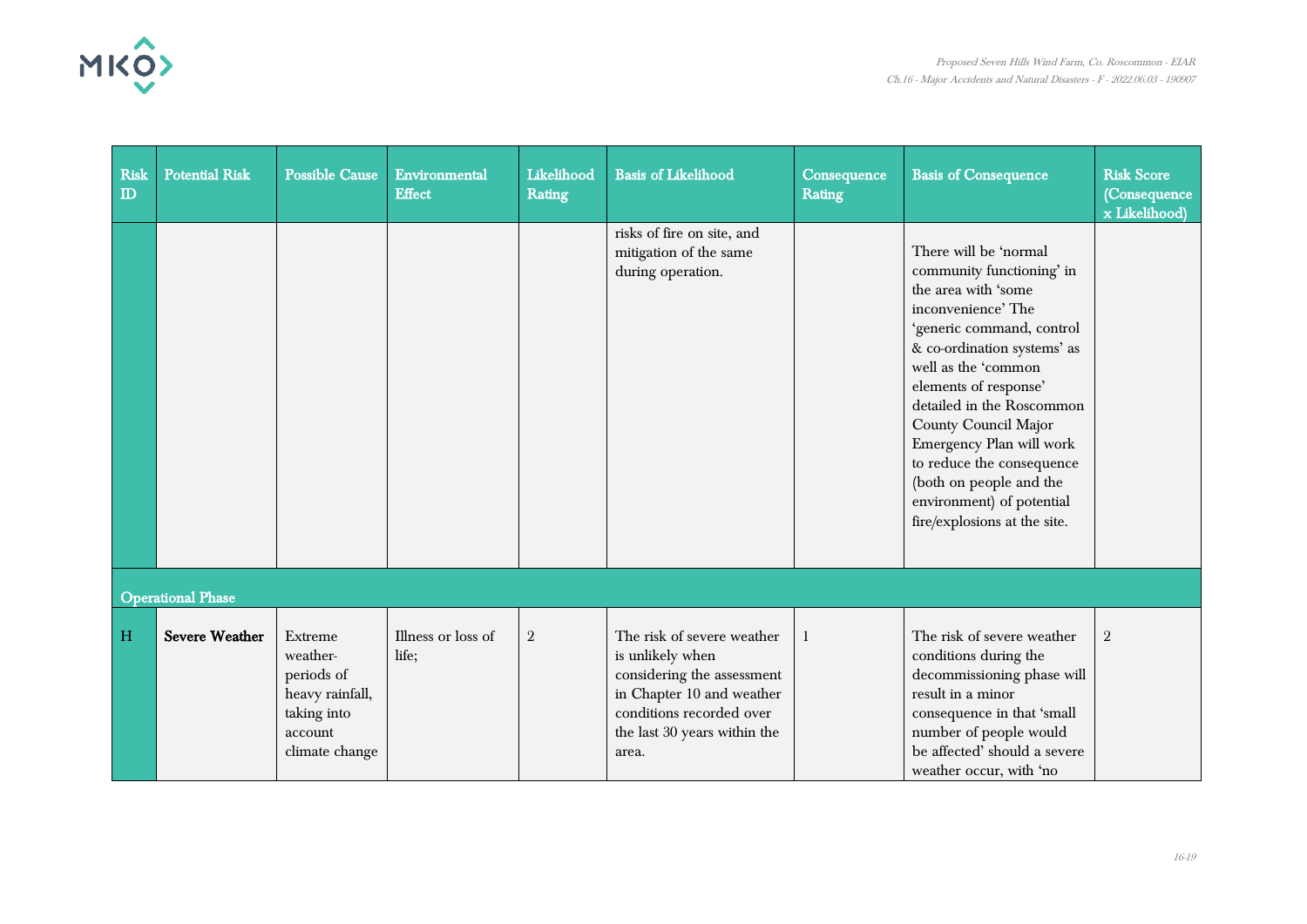

| Risk<br>$\Box$ | <b>Potential Risk</b>   | <b>Possible Cause</b>                                                                                                                                                                             | Environmental<br><b>Effect</b>                                                                                                                           | Likelihood<br>Rating | <b>Basis of Likelihood</b>                                                                                                                                                                                                                 | Consequence<br>Rating | <b>Basis of Consequence</b>                                                                                                                                                                                                                                                                                                                                                                                                                                                                                      | <b>Risk Score</b><br>(Consequence<br>x Likelihood) |
|----------------|-------------------------|---------------------------------------------------------------------------------------------------------------------------------------------------------------------------------------------------|----------------------------------------------------------------------------------------------------------------------------------------------------------|----------------------|--------------------------------------------------------------------------------------------------------------------------------------------------------------------------------------------------------------------------------------------|-----------------------|------------------------------------------------------------------------------------------------------------------------------------------------------------------------------------------------------------------------------------------------------------------------------------------------------------------------------------------------------------------------------------------------------------------------------------------------------------------------------------------------------------------|----------------------------------------------------|
|                |                         | and strong<br>winds                                                                                                                                                                               |                                                                                                                                                          |                      |                                                                                                                                                                                                                                            |                       | fatalities and a small<br>number of minor injuries<br>with first aid treatment'.                                                                                                                                                                                                                                                                                                                                                                                                                                 |                                                    |
| Π              | Contamination           | A vehicular<br>incident on<br>the public<br>road or<br>Proposed<br>Development<br>road network<br>involving fuel,<br>wastewater or<br>sewage<br>transportation<br>in the<br>operational<br>phase. | Damage to, or<br>depletion of<br>aquatic habitats<br>and species<br>Contamination of<br>local drinking<br>water supplies<br>and groundwater<br>aquifers. | $\sqrt{2}$           | As outlined in Chapter 4,<br>fuel will be stored on-site<br>but in a bunded area to<br>ensure containment and<br>prevent spillages of fuel.<br>No fuels, chemicals or<br>solvents will be stored<br>outside of the confines of<br>the site |                       | The risk of a fuel spillage<br>or impact on surround<br>drainage during the<br>operational stage will result<br>in a limited consequence in<br>that there would be 'a<br>limited number of people<br>affected' with 'localised<br>effects of short duration'<br>through the use of bunded<br>containment areas during<br>operation. The potential<br>residual environmental<br>effects are described in<br>detail in Chapter 8 which<br>concludes that there will be<br>no significant<br>environmental effects. | $\sqrt{2}$                                         |
|                | Fire / Gas<br>Explosion | Equipment or<br>infrastructure<br>failure;                                                                                                                                                        | Illness or loss of<br>life;<br>Damage to, or<br>depletion of                                                                                             | $\sqrt{2}$           | As outlined in Chapter 4,<br>fuel will not be stored on-<br>site post construction<br>therefore fuel is not<br>considered to be a<br>significant fire risk.                                                                                | $\sqrt{2}$            | Should a fire/explosion<br>occur at the site, a limited<br>consequence in that there<br>would be 'a limited number<br>of people affected' with<br>localised effects of short                                                                                                                                                                                                                                                                                                                                     | $\overline{4}$                                     |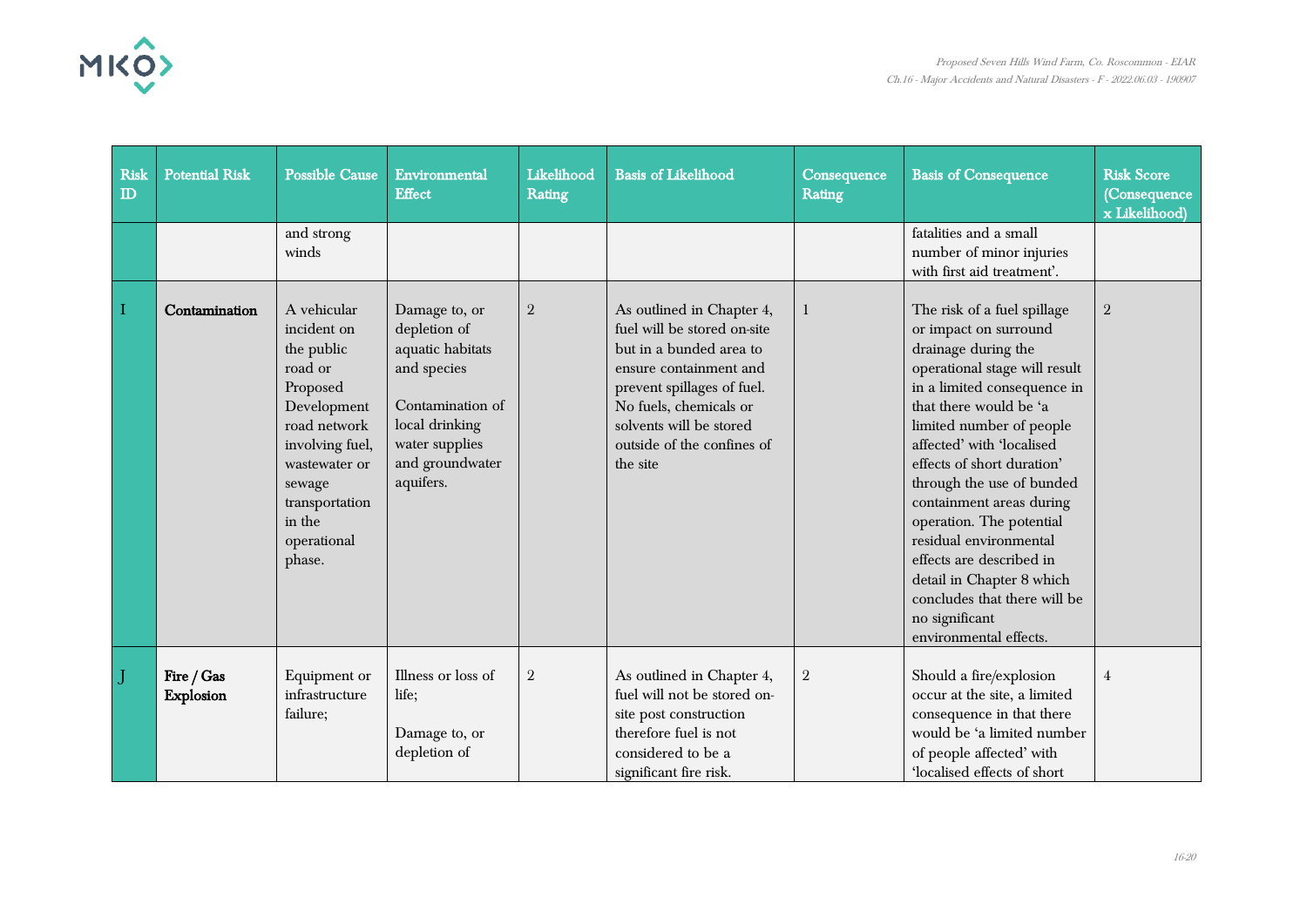

| Risk<br>$\mathbf{D}$    | <b>Potential Risk</b>                | <b>Possible Cause</b>                                                                 | Environmental<br><b>Effect</b>                                        | Likelihood<br>Rating | <b>Basis of Likelihood</b>                                                                                                                                                                                                                                                                                                    | Consequence<br>Rating | <b>Basis of Consequence</b>                                                                                                                                                                                                                                                                                                                                                                                                                                                                                                                                                                                                     | <b>Risk Score</b><br>(Consequence<br>x Likelihood) |
|-------------------------|--------------------------------------|---------------------------------------------------------------------------------------|-----------------------------------------------------------------------|----------------------|-------------------------------------------------------------------------------------------------------------------------------------------------------------------------------------------------------------------------------------------------------------------------------------------------------------------------------|-----------------------|---------------------------------------------------------------------------------------------------------------------------------------------------------------------------------------------------------------------------------------------------------------------------------------------------------------------------------------------------------------------------------------------------------------------------------------------------------------------------------------------------------------------------------------------------------------------------------------------------------------------------------|----------------------------------------------------|
|                         |                                      | Fuel<br>spillage/storag<br>e<br>Electrical<br>problems; and<br>Employee<br>negligence | habitats and<br>species; and<br>Impacts on<br>ambient air<br>quality. |                      | In accordance with<br>Chapter 19 of the Safety,<br>Health and Welfare at<br>Work Act 2005 (the 2005<br>Act), the development<br>shall be subject to a fire<br>safety risk assessment<br>which would assist in the<br>identification of any major<br>risks of fire on site, and<br>mitigation of the same<br>during operation. |                       | duration' on people and<br>environmental receptors<br>due to the nature of the<br>project and the lack of<br>infrastructure or fuel<br>storage during operation<br>that would result in any<br>such incident. There will be<br>'normal community<br>functioning' in the area with<br>'some inconvenience' The<br>'generic command, control<br>& co-ordination systems' as<br>well as the 'common<br>elements of response'<br>detailed in the Roscommon<br>County Council Major<br>Emergency Plan will work<br>to reduce the consequence<br>(both on people and the<br>environment) of potential<br>fire/explosions at the site. |                                                    |
| $\overline{\mathbf{K}}$ | Collapse/<br>damage to<br>structures | Earthquakes,<br>extreme<br>weather<br>events; and                                     | Injury or loss of<br>life.                                            |                      | According to the Irish<br>National Seismic Network<br>(INSN), earthquakes<br>measuring $\sim$ 2 on the<br>Richter Scale are "normal"<br>in terms of seismicity in                                                                                                                                                             |                       | The risk of infrastructure<br>collapse during the<br>operational phase will result<br>in a minor consequence in<br>that 'small number of<br>people would be affected'                                                                                                                                                                                                                                                                                                                                                                                                                                                           |                                                    |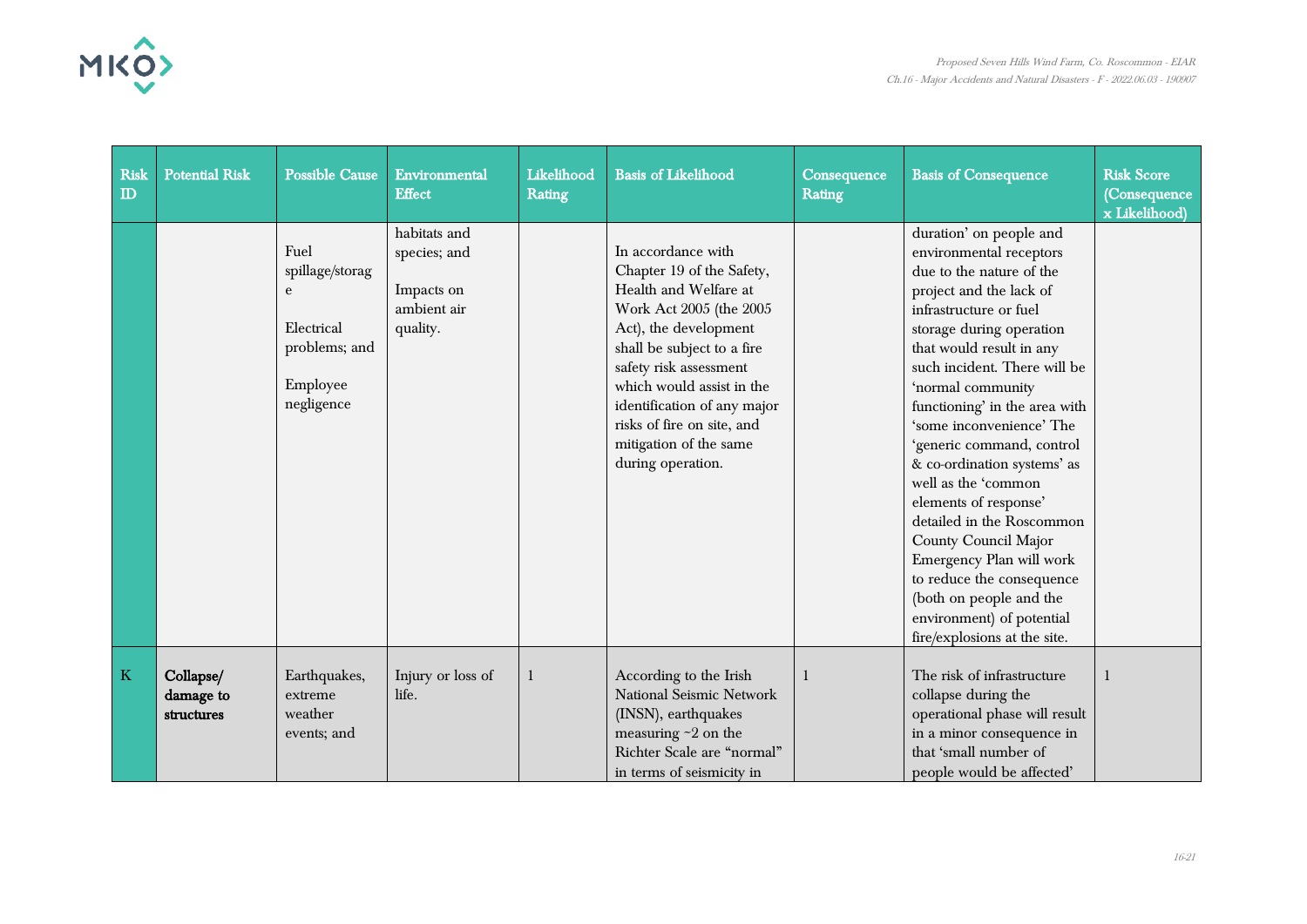

| Risk<br>$\mathbf{D}$ | <b>Potential Risk</b>   | <b>Possible Cause</b>                                                                                              | Environmental<br><b>Effect</b> | Likelihood<br>Rating | <b>Basis of Likelihood</b>                                                                                                                                                                                                                                                                                                                                                                                                                                                     | Consequence<br><b>Rating</b> | <b>Basis of Consequence</b>                                                                                                                                                                                                                                                                    | <b>Risk Score</b><br>(Consequence<br>x Likelihood) |
|----------------------|-------------------------|--------------------------------------------------------------------------------------------------------------------|--------------------------------|----------------------|--------------------------------------------------------------------------------------------------------------------------------------------------------------------------------------------------------------------------------------------------------------------------------------------------------------------------------------------------------------------------------------------------------------------------------------------------------------------------------|------------------------------|------------------------------------------------------------------------------------------------------------------------------------------------------------------------------------------------------------------------------------------------------------------------------------------------|----------------------------------------------------|
|                      |                         | Vehicular<br>collisions due<br>to driver<br>negligence on<br>public roads.                                         |                                |                      | Ireland. These are known<br>as microearthquakes; they<br>are not commonly felt by<br>people and are generally<br>recorded only on local<br>seismographs. As such,<br>buildings in Ireland are<br>extremely unlikely to be<br>damaged or collapse due<br>to seismic activity.<br>Having regard to public<br>speed limits within the site,<br>it is not predicted that any<br>collision of vehicles and<br>any infrastructure would<br>result in significant<br>damage/collapse. |                              | and no real likelihood of<br>any impact on any<br>environmental receptors.                                                                                                                                                                                                                     |                                                    |
| L                    | <b>Traffic Incident</b> | <b>Driver</b><br>negligence or<br>failure of<br>vehicular<br>operations on<br>site roads.<br>Traffic<br>Management | Injury or loss of<br>life.     | $\sqrt{3}$           | A limited number of<br>vehicles will be permitted<br>on the site as part of the<br>operation phase<br>As such, it can be<br>determined that there is<br>some 'opportunity, reason<br>or means' for a vehicle<br>collision to occur on site,                                                                                                                                                                                                                                    | 1                            | A minor consequence is<br>predicted. Having regard to<br>on-site speed limits and<br>vehicular movements, a<br>'small number of people<br>would be affected' should a<br>vehicular collision occur,<br>with 'no fatalities and small<br>number of minor injuries<br>with first aid treatment.' | 3                                                  |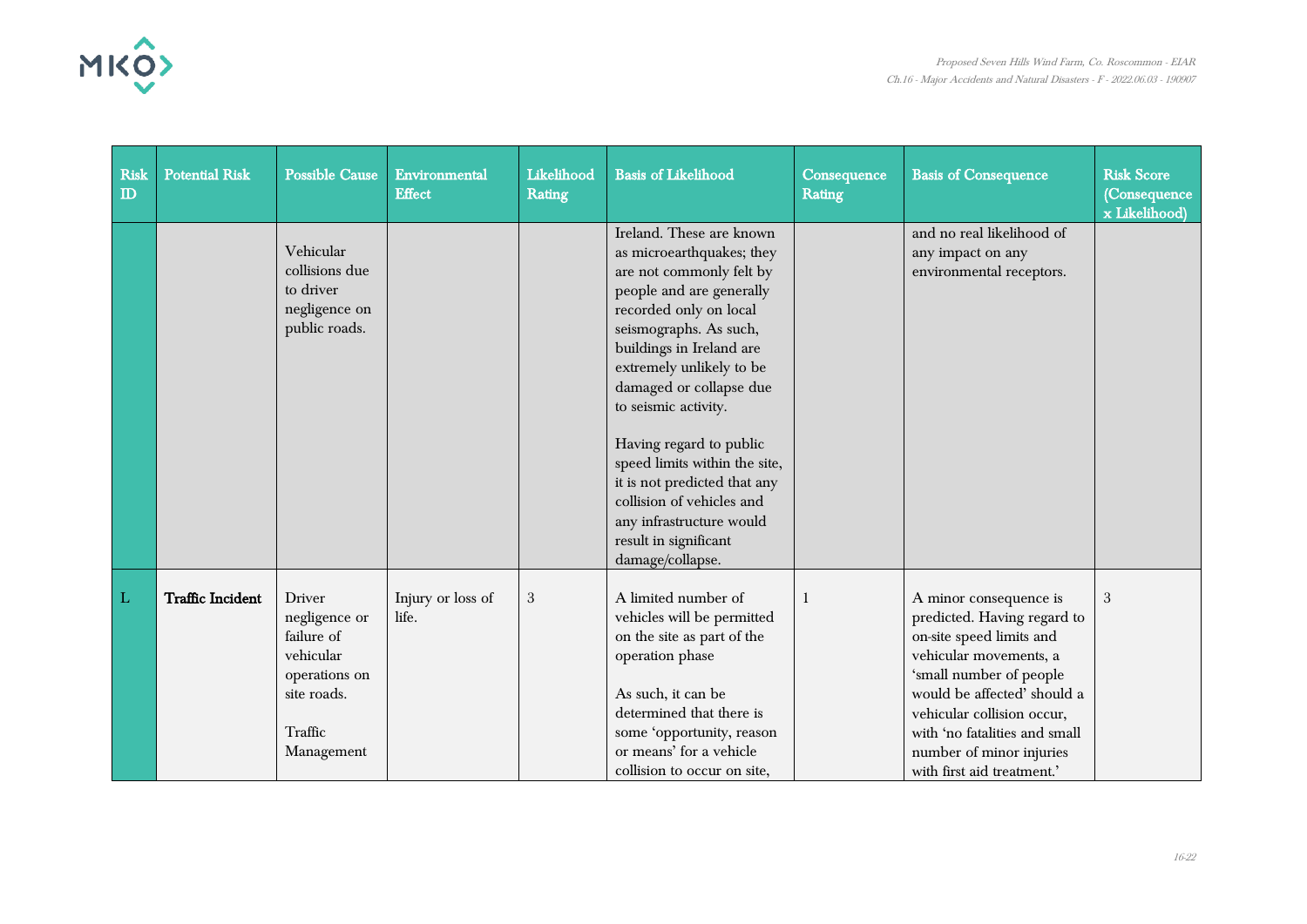

| <b>Risk</b><br>$\mathbf{D}$ | <b>Potential Risk</b>        | <b>Possible Cause</b>                                                                                                   | Environmental<br><b>Effect</b>                                                                   | Likelihood<br>Rating | <b>Basis of Likelihood</b>                                                                                                                                                                                                                                                                                           | Consequence<br>Rating | <b>Basis of Consequence</b>                                                                                                                                                                                                                                                                                                                                                                                                                                              | <b>Risk Score</b><br>(Consequence<br>x Likelihood) |
|-----------------------------|------------------------------|-------------------------------------------------------------------------------------------------------------------------|--------------------------------------------------------------------------------------------------|----------------------|----------------------------------------------------------------------------------------------------------------------------------------------------------------------------------------------------------------------------------------------------------------------------------------------------------------------|-----------------------|--------------------------------------------------------------------------------------------------------------------------------------------------------------------------------------------------------------------------------------------------------------------------------------------------------------------------------------------------------------------------------------------------------------------------------------------------------------------------|----------------------------------------------------|
|                             |                              | not<br>implemented                                                                                                      |                                                                                                  |                      | 'at some time.' An unlikely<br>risk is therefore predicted.                                                                                                                                                                                                                                                          |                       |                                                                                                                                                                                                                                                                                                                                                                                                                                                                          |                                                    |
|                             | <b>Decommissioning Phase</b> |                                                                                                                         |                                                                                                  |                      |                                                                                                                                                                                                                                                                                                                      |                       |                                                                                                                                                                                                                                                                                                                                                                                                                                                                          |                                                    |
| M                           | <b>Severe Weather</b>        | Extreme<br>weather-<br>periods of<br>heavy rainfall,<br>taking into<br>account<br>climate change<br>and strong<br>winds | Illness or loss of<br>life;<br>Damage to, or<br>depletion of<br>aquatic habitats<br>and species; | $\mathbf{2}$         | The risk of severe weather<br>is unlikely when<br>considering the assessment<br>in Chapter 10 and weather<br>conditions recorded over<br>the last 30 years within the<br>area.<br>Construction will be<br>paused should a Status<br>Red weather warning alert<br>be issued by Met Eireann<br>as is standard practice |                       | The risk of severe weather<br>conditions during the<br>decommissioning phase will<br>result in a minor<br>consequence in that 'small<br>number of people would<br>be affected' should a severe<br>weather occur, with 'no<br>fatalities and a small<br>number of minor injuries<br>with first aid treatment'.<br>Decommissioning will not<br>require significant<br>excavations works. There is<br>no real likelihood of any<br>impact on any<br>environmental receptors | $\boldsymbol{2}$                                   |
| $\mathbf N$                 | Flooding                     | Extreme<br>weather-<br>periods of<br>heavy rainfall,<br>taking into                                                     | Illness or loss of<br>life;<br>Groundwater<br>Flooding                                           | $\sqrt{2}$           | The risk of flooding is<br>considered very unlikely<br>when taking into account<br>the baseline assessment in<br>Chapter 8 of the EIAR and                                                                                                                                                                           |                       | The risk of flooding during<br>the decommissioning phase<br>will result in a minor<br>consequence in that 'small<br>number of people would                                                                                                                                                                                                                                                                                                                               | $\boldsymbol{2}$                                   |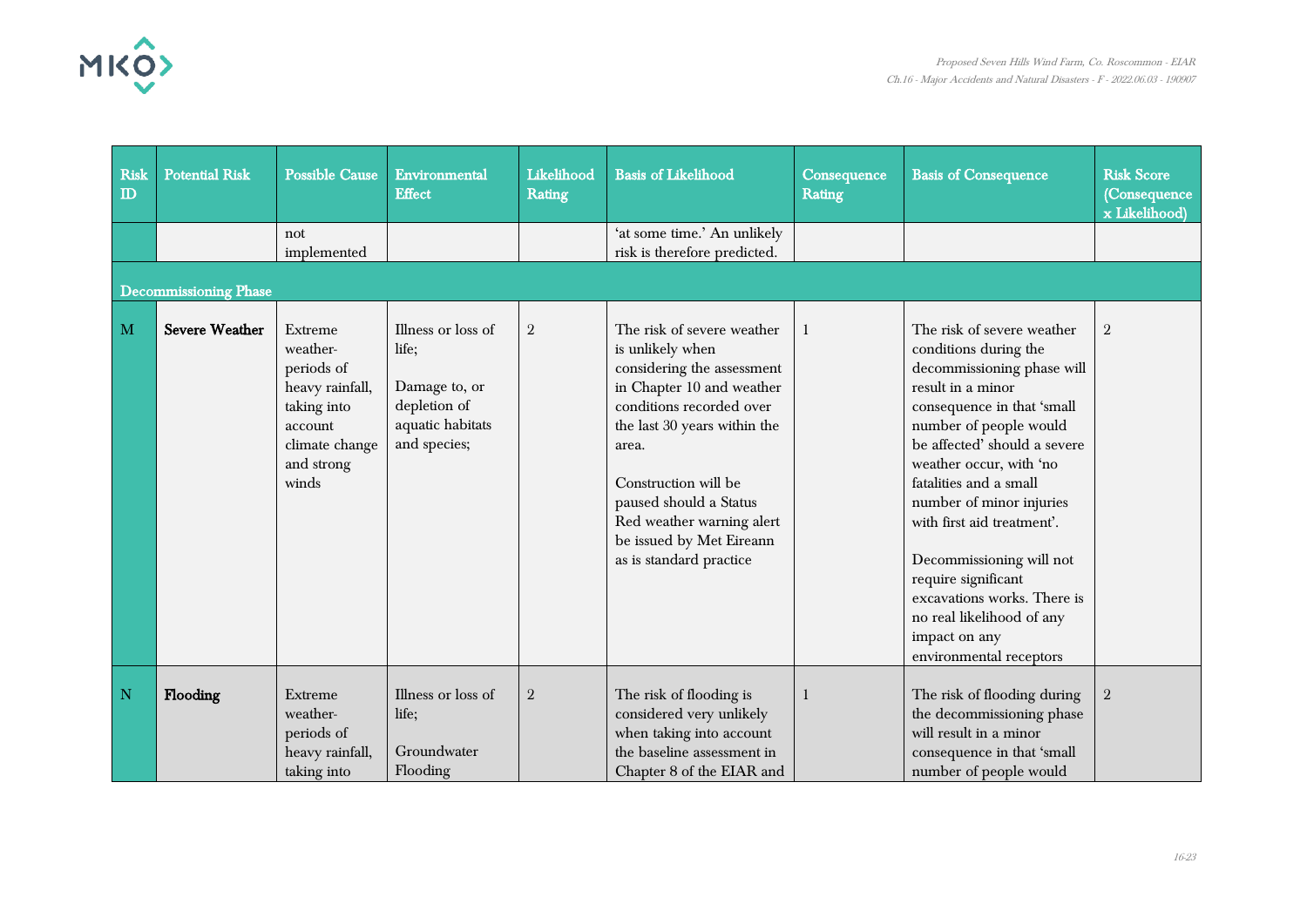

| Risk<br>$\mathbf{D}$ | <b>Potential Risk</b>   | <b>Possible Cause</b>                                                                                                             | Environmental<br><b>Effect</b>                                                                                | Likelihood<br>Rating | <b>Basis of Likelihood</b>                                                                                                                                                                                                                                                                                       | Consequence<br>Rating | <b>Basis of Consequence</b>                                                                                                                                                                                                                                                                    | <b>Risk Score</b><br>(Consequence<br>x Likelihood) |
|----------------------|-------------------------|-----------------------------------------------------------------------------------------------------------------------------------|---------------------------------------------------------------------------------------------------------------|----------------------|------------------------------------------------------------------------------------------------------------------------------------------------------------------------------------------------------------------------------------------------------------------------------------------------------------------|-----------------------|------------------------------------------------------------------------------------------------------------------------------------------------------------------------------------------------------------------------------------------------------------------------------------------------|----------------------------------------------------|
|                      |                         | account<br>climate change<br>and strong<br>winds                                                                                  | Flooding to<br>surrounding<br>properties<br>Damage to, or<br>depletion of<br>aquatic habitats<br>and species; |                      | due to no recurring or<br>historic flood incidents<br>being recorded within the<br>Wind Farm site or along<br>the Grid Connection route.                                                                                                                                                                         |                       | be affected' should a severe<br>weather occur, with 'no<br>fatalities and a small<br>number of minor injuries<br>with first aid treatment'.                                                                                                                                                    |                                                    |
| $\overline{O}$       | <b>Traffic Incident</b> | Driver<br>negligence or<br>failure of<br>vehicular<br>operations on<br>site roads.<br>Traffic<br>Management<br>not<br>implemented | Injury or loss of<br>life.                                                                                    | $\sqrt{3}$           | A limited number of<br>vehicles will be permitted<br>on the site as part of the<br>decommissioning phase<br>As such, it can be<br>determined that there is<br>some 'opportunity, reason<br>or means' for a vehicle<br>collision to occur on site,<br>'at some time.' An unlikely<br>risk is therefore predicted. | -1                    | A minor consequence is<br>predicted. Having regard to<br>on-site speed limits and<br>vehicular movements, a<br>'small number of people<br>would be affected' should a<br>vehicular collision occur,<br>with 'no fatalities and small<br>number of minor injuries<br>with first aid treatment.' | 3                                                  |
| $\mathbf{P}$         | Contamination           | Fuel spillage<br>during<br>delivery to<br>site.                                                                                   | Damage to, or<br>depletion of<br>aquatic habitats<br>and species                                              | $\overline{2}$       | As outlined in Chapter 4,<br>fuel will be stored on-site<br>but in a bunded area to<br>ensure containment and<br>prevent spillages of fuel.<br>No fuels, chemicals or                                                                                                                                            | $\overline{2}$        | The risk of a fuel spillage<br>or impact on surrounding<br>drainage during the<br>operational stage will result<br>in a limited consequence in<br>that there would be 'a                                                                                                                       | $\overline{4}$                                     |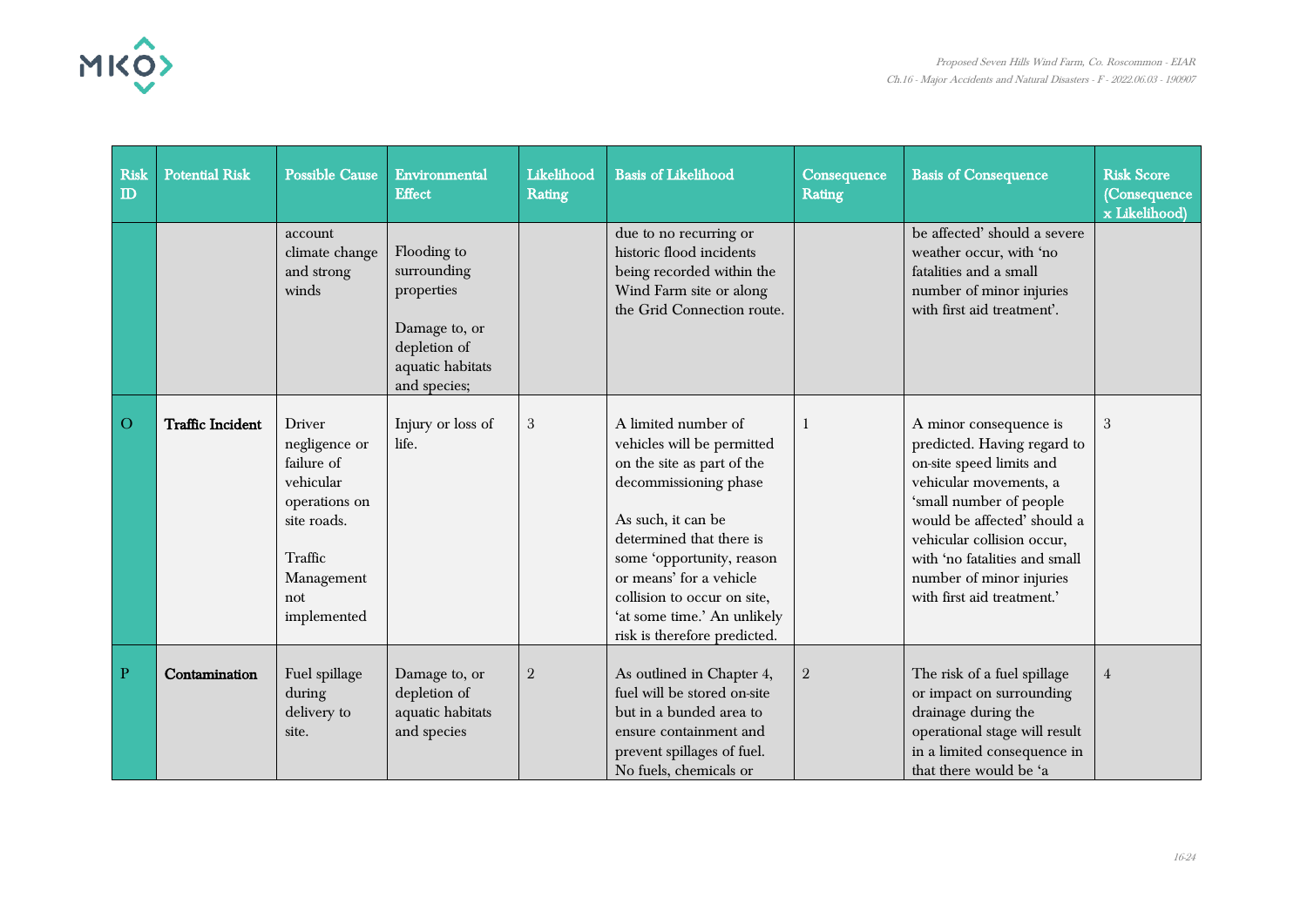

| <b>Risk</b><br>$\mathbf{D}$ | <b>Potential Risk</b> | <b>Possible Cause</b> | Environmental<br><b>Effect</b> | Likelihood<br>Rating | <b>Basis of Likelihood</b> | Consequence<br>Rating | <b>Basis of Consequence</b>  | <b>Risk Score</b><br>(Consequence)<br>x Likelihood) |
|-----------------------------|-----------------------|-----------------------|--------------------------------|----------------------|----------------------------|-----------------------|------------------------------|-----------------------------------------------------|
|                             |                       | Failure of fuel       |                                |                      | solvents will be stored    |                       | limited number of people     |                                                     |
|                             |                       | storage tank or       | Discharge to                   |                      | outside of the confines of |                       | affected' with 'localised    |                                                     |
|                             |                       | tanks in plant        | groundwater                    |                      | the site                   |                       | effects of short duration'   |                                                     |
|                             |                       | and                   |                                |                      |                            |                       | through the use of bunded    |                                                     |
|                             |                       | machinery             |                                |                      | Setback distances from     |                       | containment areas during     |                                                     |
|                             |                       | and vehicles.         |                                |                      | sensitive hydrological     |                       | operation. The potential     |                                                     |
|                             |                       |                       |                                |                      | features means that        |                       | residual environmental       |                                                     |
|                             |                       |                       |                                |                      | adequate room is           |                       | effects are described in     |                                                     |
|                             |                       |                       |                                |                      | maintained for the         |                       | detail in Chapter 8 which    |                                                     |
|                             |                       |                       |                                |                      | proposed drainage          |                       | concludes that there will be |                                                     |
|                             |                       |                       |                                |                      | measures as detailed in    |                       | no significant               |                                                     |
|                             |                       |                       |                                |                      | Chapter 8                  |                       | environmental effects.       |                                                     |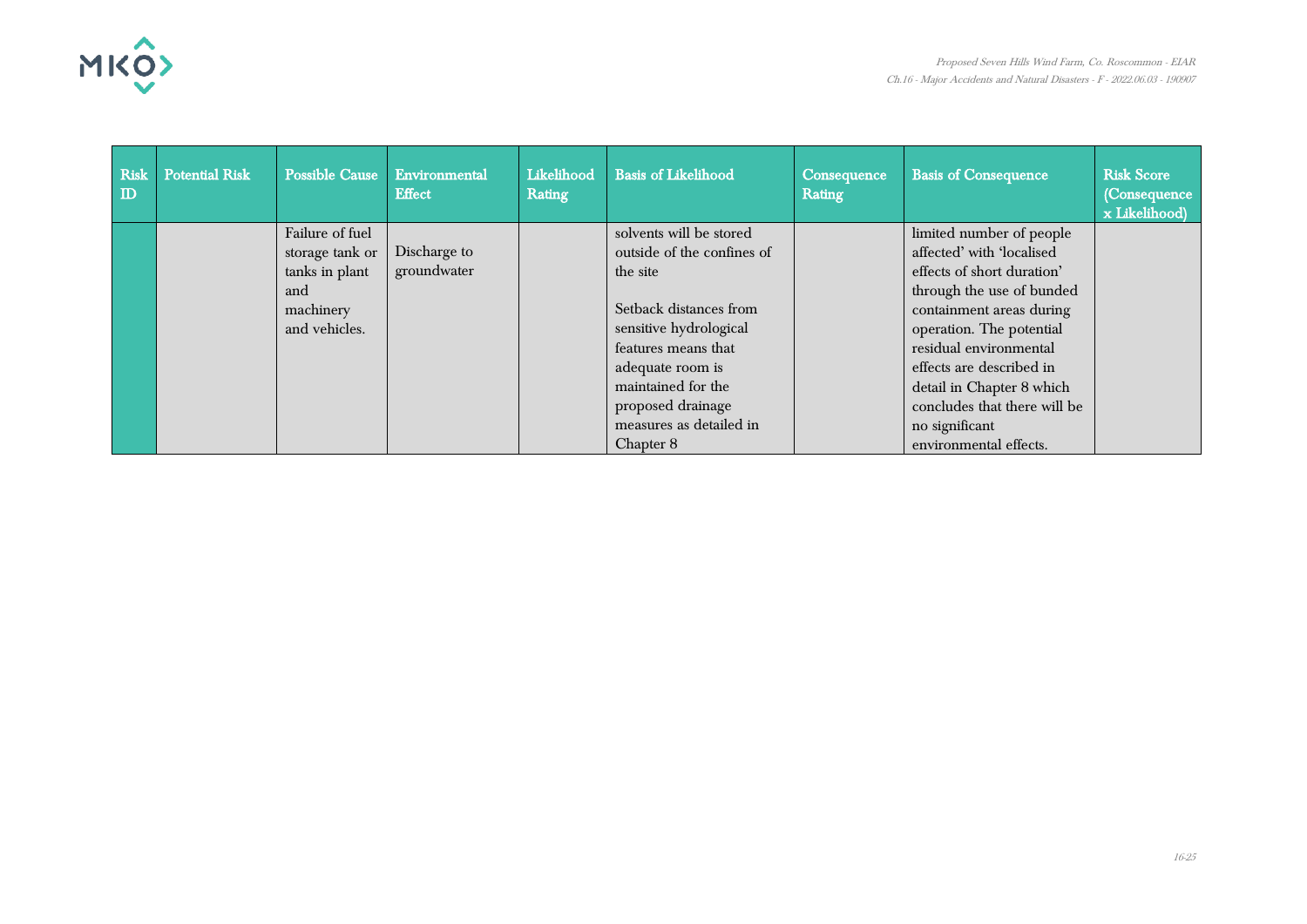

The risk assessment for each of the potential risks identified are consolidated in Table 16-8 which provides their 'risk score.' A corresponding risk matrix is provided in Table 16-9, which is colour coded in order to provide an indication of the critical nature of each risk. As outlined in Section 16.2.4.2, the red zone represents 'high risk' scenarios', the amber zone represents 'medium risk scenarios' and the green zone represents 'low risk scenarios.

| <b>Risk</b><br>$\mathbf{D}$ | <b>Potential Risk</b>                  | Likelihood<br>Rating | <b>Consequence Rating</b> | <b>Risk Score</b> |
|-----------------------------|----------------------------------------|----------------------|---------------------------|-------------------|
|                             | <b>Construction Phase</b>              |                      |                           |                   |
| $\bf{A}$                    | Critical Infrastructure<br>Emergencies | $\mathbf{1}$         | $\mathbf{1}$              | $\mathbf{1}$      |
| $\, {\bf B}$                | Severe Weather                         | $\sqrt{2}$           | $\mathbf{1}$              | $\,2\,$           |
| $\mathbf C$                 | Flooding                               | $\overline{2}$       | $\mathbf{1}$              | $\sqrt{2}$        |
| $\mathbf D$                 | Utility company emergencies            | $\overline{2}$       | $\mathbf{1}$              | $\sqrt{2}$        |
| ${\bf E}$                   | Traffic Incident                       | $\mathfrak{3}$       | 1                         | $\mathfrak{B}$    |
| $\mathbf F$                 | Contamination                          | $\sqrt{2}$           | $\sqrt{2}$                | $\overline{4}$    |
| ${\bf G}$                   | Fire / Gas Explosion                   | $\overline{2}$       | $\sqrt{2}$                | 4                 |
|                             | <b>Operational Phase</b>               |                      |                           |                   |
| H                           | Severe Weather                         | $\overline{2}$       | $\mathbf{1}$              | $\mathbf{2}$      |
| $\;$ I                      | Contamination                          | $\sqrt{2}$           | 1                         | $\sqrt{2}$        |
| $\overline{J}$              | Fire / Gas Explosion                   | $\mathbf{2}$         | $\sqrt{2}$                | $\overline{4}$    |
| $\mathbf K$                 | Collapse/damage to<br>structures       | $\mathbf{1}$         | $\mathbf{1}$              | $\mathbf{1}$      |
| $\mathbf{L}$                | Traffic Incident                       | $\sqrt{3}$           | $\mathbf{1}$              | $\mathfrak{B}$    |
|                             | <b>Decommissioning Phase</b>           |                      |                           |                   |
| $\mathbf{M}$                | Severe Weather                         | $\sqrt{2}$           | $\mathbf{1}$              | $\sqrt{2}$        |
| $\mathbf N$                 | Flooding                               | $\sqrt{2}$           | $\,1\,$                   | $\,2$             |
| $\overline{O}$              | Traffic Incident                       | $\sqrt{3}$           | $\mathbf{1}$              | $\sqrt{3}$        |
| $\vert\mathbf{P}\vert$      | Contamination                          | $\,2\,$              | $\,2\,$                   | $\overline{4}$    |

Table 16-8 Risk Scores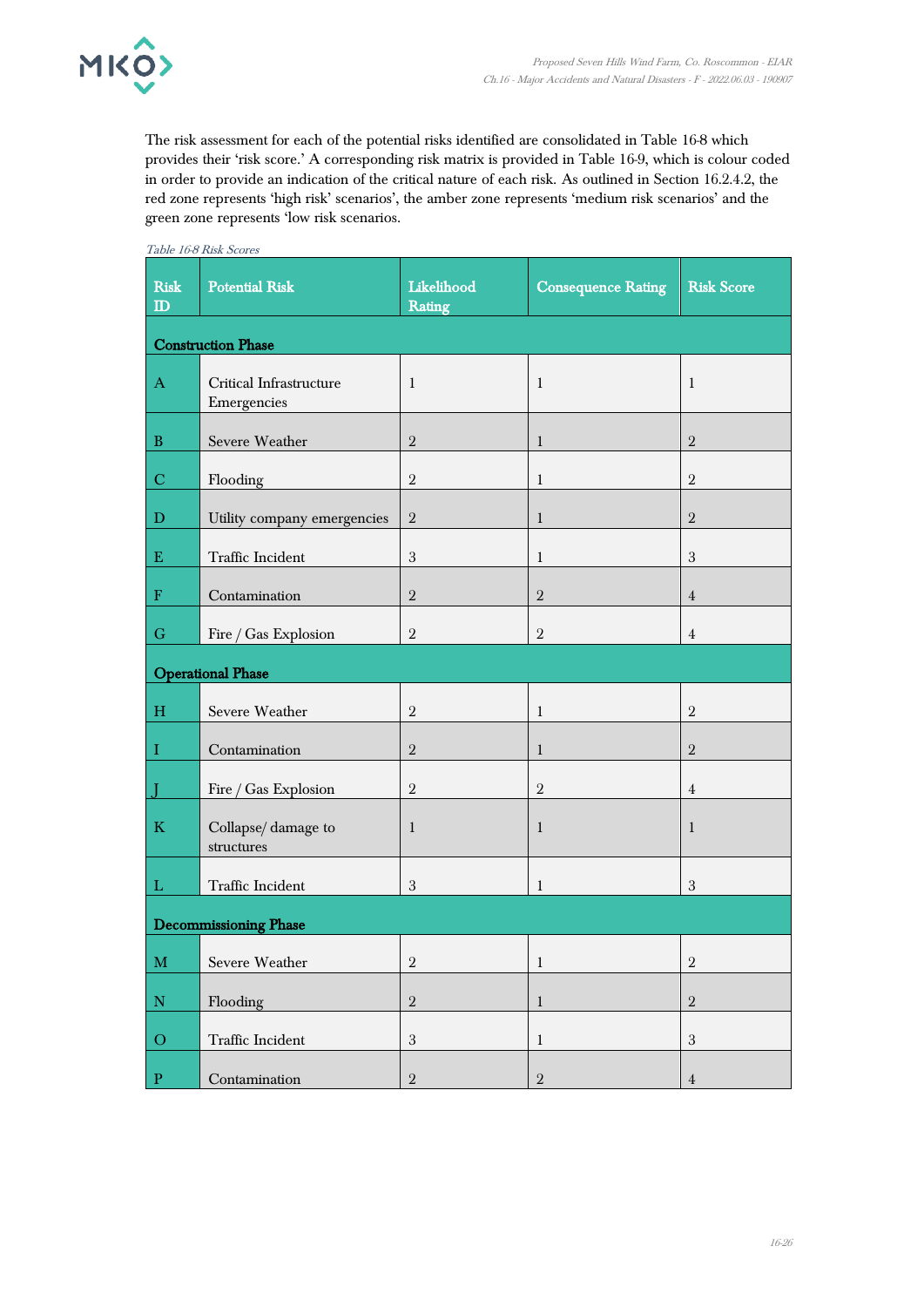

|                   | Table 16-9 Risk Matrix   |                        |           |                           |                    |                 |
|-------------------|--------------------------|------------------------|-----------|---------------------------|--------------------|-----------------|
|                   |                          |                        |           | <b>Consequence Rating</b> |                    |                 |
|                   |                          | 1.Minor                | 2.Limited | 3. Serious                | 4. Very<br>Serious | 5. Catastrophic |
|                   | 5. Very Likely           |                        |           |                           |                    |                 |
|                   | 4. Likely                |                        |           |                           |                    |                 |
|                   | 3. Unlikely              | E,L,O                  |           |                           |                    |                 |
| Likelihood Rating | 2. Very Unlikely         | B, C, D, H, I, M,<br>N | F,G,J,P   |                           |                    |                 |
|                   | 1. Extremely<br>Unlikely | A,K                    |           |                           |                    |                 |

Table 16-9, presents the potential risks identified during the construction, operation and decommissioning of the Proposed Development all of which can be classified as 'low risk scenarios.'

The scenario with the highest risk score in terms of a major accident and/or natural disaster during the construction, operation and decommissioning phase of the Proposed Development is identified below.

#### 16.4.1.2 **Contamination During Construction and Decommissioning**

There is a potential risk of contamination from site activities during the construction and decommissioning phases from potential release of hydrocarbons. The risk of contamination was given a risk score of 4 on a very precautionary basis. However, as outlined in Chapter 4 Section 4.3.10 and Chapter 9, Section 9.4.2, measures will be put in place to reduce the risk of accidental spillage and contamination of pollution risk to groundwater, surface water and associated ecosystems, and to terrestrial ecology.

The risk of contamination is 'very unlikely' to occur, and will have 'limited' consequences should it do so, representing a 'low-risk scenario' during the construction and decommissioning phases.

The conclusions in the relevant chapters of the EIAR conclude that there will be no significant residual effects associated with this potential impact.

### 16.4.1.3 **Fire/Explosion During Construction and Operation**

There is a potential risk of fire/explosion at the Proposed Development site. However, as outlined in Section 16.2.1, the scope of this assessment has been based on the understanding that the Proposed Development will be designed, built and operated in line with current best practice. Further, in accordance with Chapter 19 of the Safety, Health and Welfare at Work Acts 2005 to 2014, the Proposed Development shall be subject to a fire safety risk assessment which will assist in the identification of any major risks of fire on site, and mitigation of the same during operation.

Therefore, the risk of fire/explosion occurring at the Proposed Development resulting in a major accident and/or disaster was given a risk score of 4 on a very precautionary basis. This indicates a scenario that is 'very unlikely' to occur and having 'limited' consequences should it do so, representing a 'low-risk scenario' during the operational phase.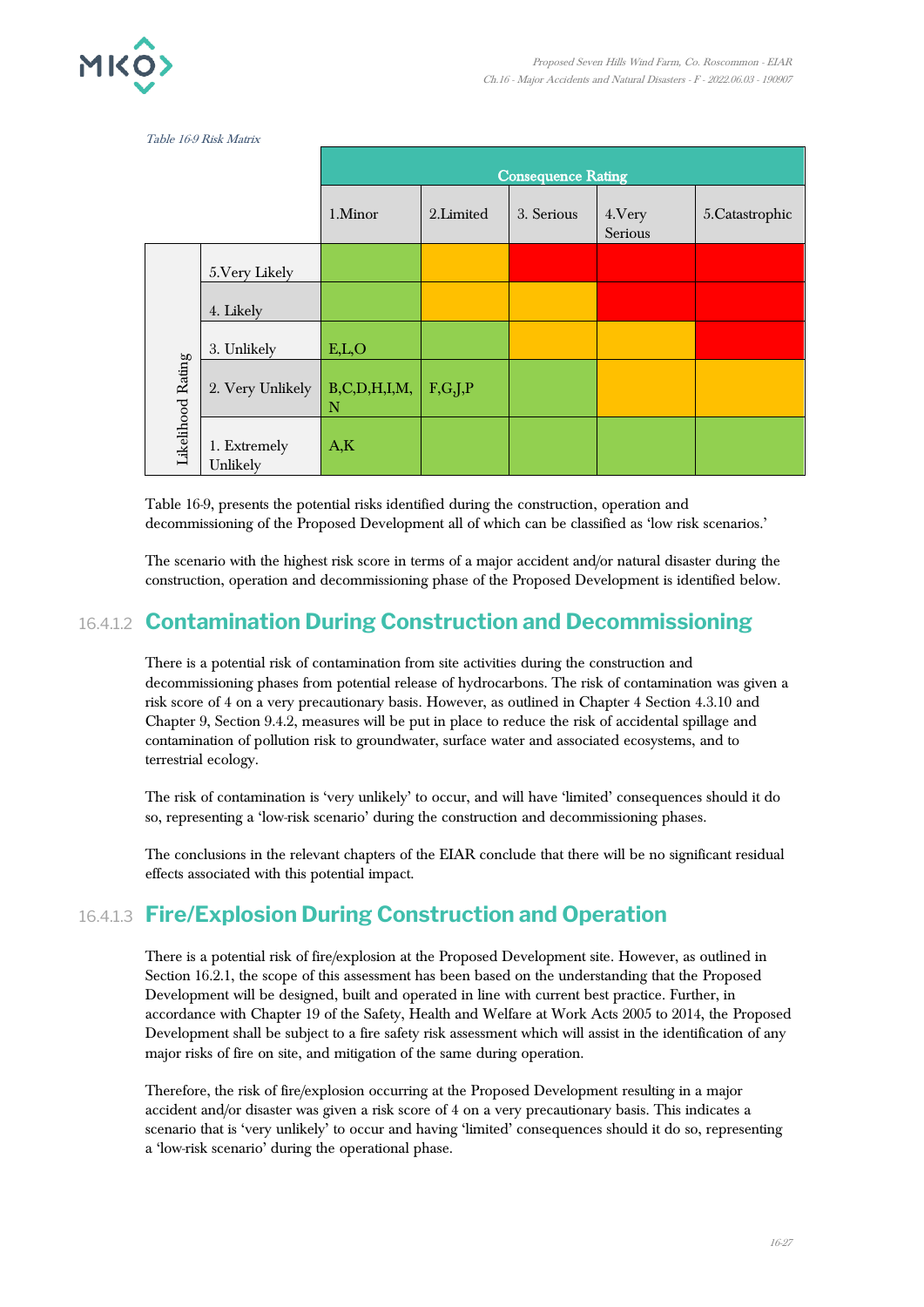

# 16.4.2 **Mitigation Measures**

As outlined in Section 16.4.1, the scenario with the highest risk score in terms of the occurrence of major accident and/or disaster during construction was identified as 'Contamination' of the Proposed Development site and risk of 'Fire/Explosion' during operation.

The Proposed Development will be designed and built in line with current best practice and, as such, mitigation against the risk of major accidents and/or disasters will be embedded through the design. In accordance with the provision of the European Commission 'Guidance on the preparation of Environmental Impact Assessment Reports', a Risk Management Plan will be prepared and implemented on site to ensure an effective response to disasters or the risk of accidents. The plan will include sufficient preparedness and emergency planning measures.

#### 16.4.2.1 **Mitigation - Contamination During Construction, Operation and Decommissioning**

Potential effects associated with contamination during construction, operation and decommissioning are addressed fully in Chapter 9 Hydrology. The mitigation measures outlined in Chapter 9 to protect environmental receptors as well as the procedures and measures described in the Construction and Environmental Management Plan (CEMP) will ensure that the risk from these sources is low.

A CEMP has been prepared for the Proposed Development and is included in Appendix 4-9 of this EIAR. Upon a grant of planning permission for the Proposed Development, the CEMP will be updated prior to the commencement of the development. The CEMP will be a live document maintained by the contractor that will work to ensure that potential risks of major accident and/or disaster are identified, avoided and mitigated, as necessary. Refer to Appendix 4-9 for an outline CEMP that sets out the minimum standards to be employed by the contractor.

### 16.4.2.2 **Mitigation - Fire/Explosion During Operation**

The proposed development will also be subject to a fire safety risk assessment in accordance with Chapter 19 of the Safety, Health and Welfare at Work Acts 2005 to 2014, which will assist in the identification of any major risks of fire on site, and mitigation of the same during operation.

As outlined in Section 4.3.11 of the EIAR, a detailed Construction Environmental Management Plan (CEMP) will be prepared prior to the commencement of any works. The CEMP will be a live document maintained by the contractor that will work to ensure that potential risks of major accident and/or disaster are identified, avoided and mitigated, as necessary. Refer to Appendix 4-9 for an outline CEMP that sets out the minimum standards to be employed by the contractor.

# 16.4.3 **Residual Effects**

The risk of a major accident and/or disaster during the construction of the Proposed Development is considered 'low' in accordance with the 'Guide to Risk Assessment in Major Emergency Management' (DoEHLG, 2010).

It is considered that when the above mitigation is implemented, and all mitigation detailed in the EIAR is implemented, there will not be significant residual effect(s) associated with the construction, operation and decommissioning of the Proposed Development.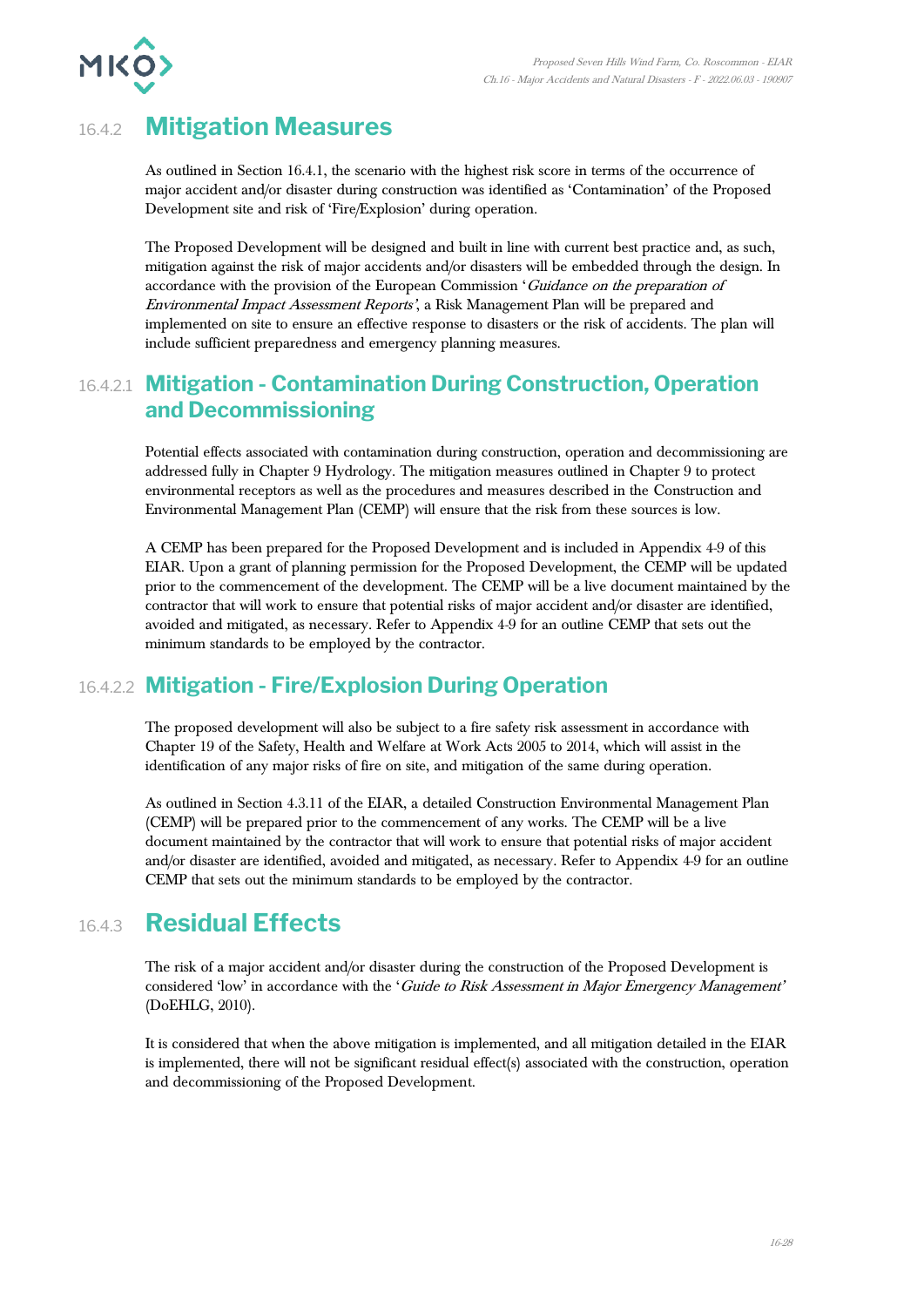

# 16.4.4 **Monitoring**

### 16.4.4.1 **Monitoring During Construction**

As outlined in Section 4.3.11 of the EIAR, a detailed Construction Environmental Management Plan (CEMP) will be prepared prior to the commencement of any works. The CEMP will be a live document maintained by the contractor that will work to ensure that potential risks of major accident and/or disaster are identified, avoided and mitigated, as necessary. Refer to Appendix 4-9 for an outline CEMP that sets out the minimum standards to be employed by the contractor.

### 16.4.4.2 **Monitoring During Operation**

The operator of the Proposed Development will continue to assess the risk of major accidents and/or disasters on site on an on-going basis during operation.

The maintenance programme, record of reported incidents, as well as general site activities will be monitored on an on-going basis to ensure risk of major accidents does not increase over time.

### 16.4.4.3 **Monitoring During Decommissioning**

As outlined in Section 4.10 of the EIAR, a Decommissioning Plan has been prepared (Appendix 4-10) the detail of which will be agreed with the local authority prior to any decommissioning. The Decommissioning Plan will be updated prior to the end of the operational period in line with decommissioning methodologies that may exist at the time and will agreed with the competent authority at that time.

A detailed Construction Environmental Management Plan (CEMP) will be prepared prior to the commencement of any works. The CEMP will be a live document maintained by the contractor that will work to ensure that potential risks of major accident and/or disaster are identified, avoided and mitigated, as necessary. Refer to Appendix 4-9 for an outline CEMP that sets out the minimum standards to be employed by the contractor.

# 16.4.5 **Assessment of Cumulative and In Combination Impacts**

#### 16.4.5.1 **Cumulative Impact Assessment**

All elements of the Proposed Development were assessed in order to identify any cumulative effects.

A wind farm including all of its various components including the Grid Connection works, substation, roads, turbines etc is not a recognised source of pollution. It is not subject to Industrial Emissions Directive regulation or any other Environmental Protection Agency environmental regulatory consent. Should a major accident or natural disaster occur the potential sources of pollution onsite during the construction, operational and decommissioning phases are limited and of low environmental risk. Sources of pollution with the potential to cause significant environmental pollution and associated negative effects such as bulk storage of hydrocarbons or chemicals, storage of wastes, management of flammable materials etc. are limited and so there is an inherent low level of environmental risk associated with major accident or natural disaster impacting the Proposed Development and causing environmental damage.

There is low potential for significant natural disasters to occur at the proposed Seven Hills Wind Farm site. Ireland is a geologically stable country with a mild temperate climate. The potential natural